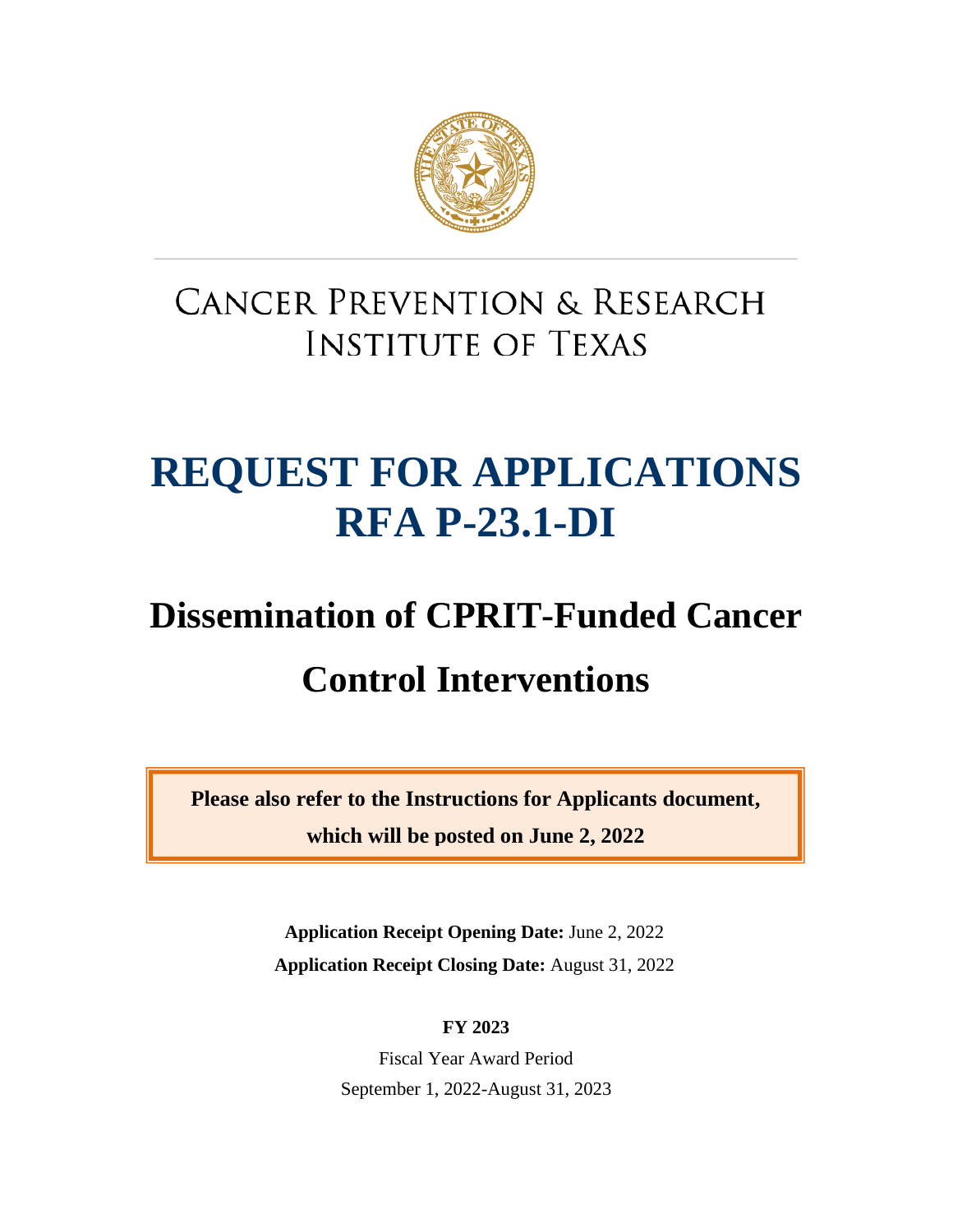# **TABLE OF CONTENTS**

| 1.               |                  |  |
|------------------|------------------|--|
|                  | 1.1.             |  |
| 2.               |                  |  |
|                  | 2.1.             |  |
|                  | 2.2.             |  |
|                  | 2.3.             |  |
|                  | 2.4.             |  |
|                  | 2.5.             |  |
|                  | 2.6.             |  |
|                  | 2.7.             |  |
|                  | 2.8.             |  |
|                  | 2.9.             |  |
| 3.               |                  |  |
| $\overline{4}$ . |                  |  |
|                  | 4.1.             |  |
|                  | 4.2.             |  |
|                  | 4.3.             |  |
|                  | 4.4.             |  |
|                  | 4.4.1.           |  |
|                  | 4.4.2.           |  |
|                  | 4.4.3.           |  |
|                  | 4.4.4.           |  |
|                  | 4.4.5.<br>4.4.6. |  |
|                  | 4.4.7.           |  |
|                  | 4.4.8.           |  |
|                  | 4.4.9.           |  |
|                  |                  |  |
|                  |                  |  |
|                  |                  |  |
| 5.               |                  |  |
|                  | 5.1.             |  |
|                  | 5.2.             |  |
|                  | 5.2.1.           |  |
|                  | 5.2.2.           |  |
| 6.               |                  |  |
| 7.               |                  |  |
|                  | 7.1.             |  |
|                  | 7.2.             |  |
| 8.               |                  |  |
| 9.               |                  |  |
|                  |                  |  |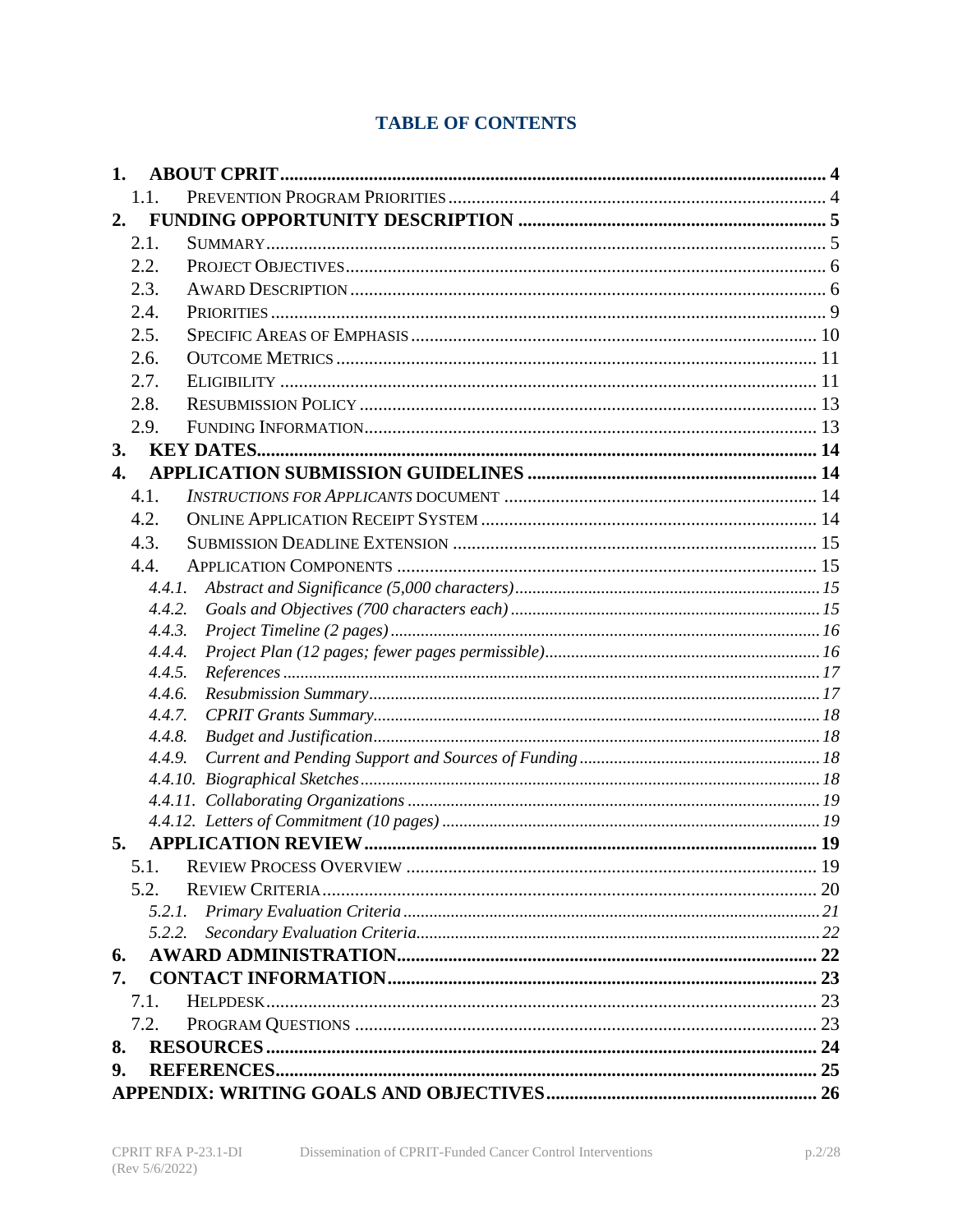# **RFA VERSION HISTORY**

Rev 5/6/2022 RFA release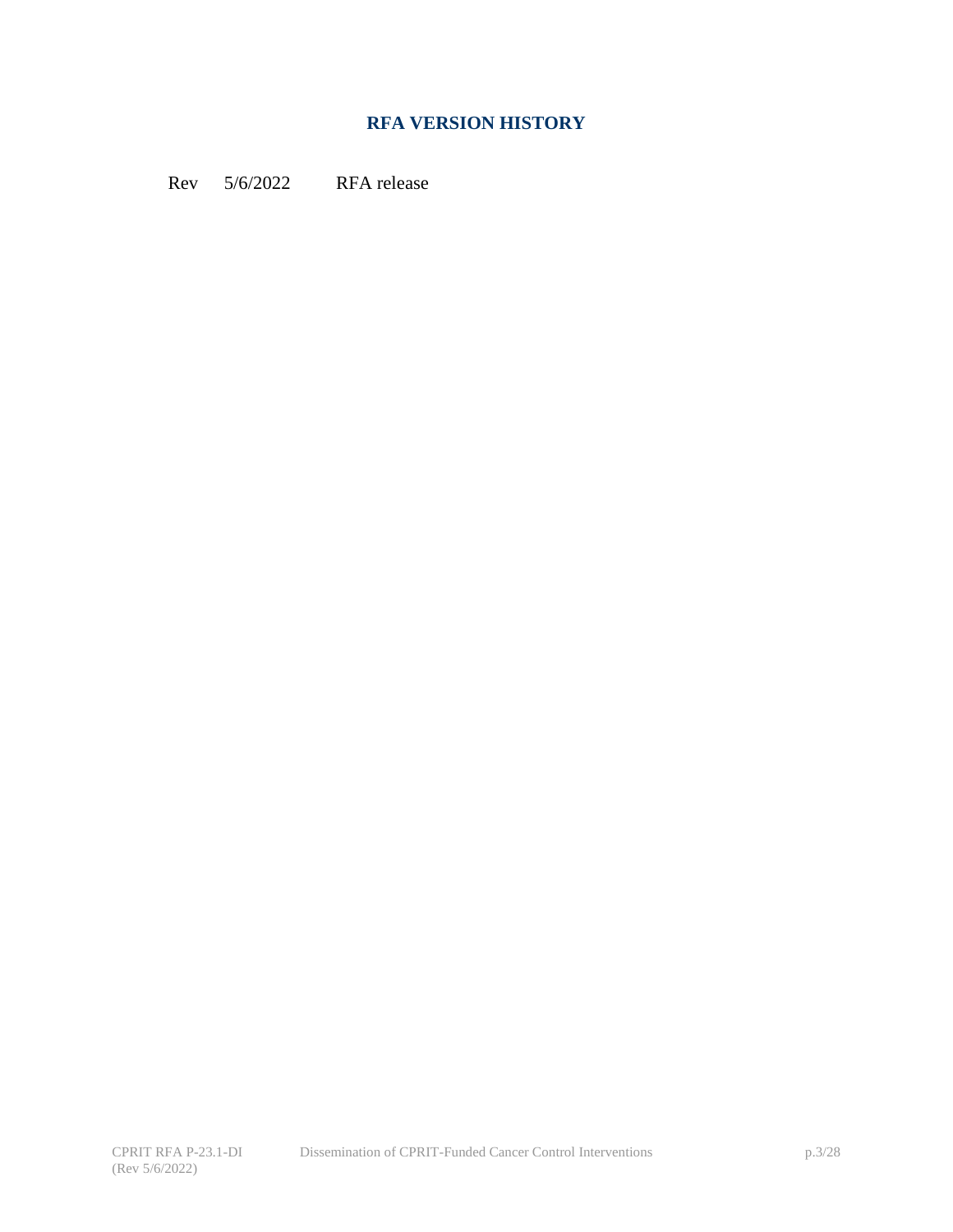# <span id="page-3-0"></span>**1. ABOUT CPRIT**

The State of Texas has established the Cancer Prevention and Research Institute of Texas (CPRIT), which may issue up to \$6 billion in general obligation bonds to fund grants for cancer research and prevention.

CPRIT is charged by the Texas Legislature to do the following:

- Create and expedite innovation in the area of cancer research and enhance the potential for a medical or scientific breakthrough in the prevention of or cures for cancer;
- Attract, create, or expand research capabilities of public or private institutions of higher education and other public or private entities that will promote a substantial increase in cancer research and in the creation of high-quality new jobs in the State of Texas; and
- Develop and implement the Texas Cancer Plan.

#### <span id="page-3-1"></span>**1.1. Prevention Program Priorities**

Legislation from the 83rd Texas Legislature requires that CPRIT's Oversight Committee establish program priorities on an annual basis. The priorities are intended to provide transparency in how the Oversight Committee directs the orientation of the agency's funding portfolio. The Prevention Program's principles and priorities will also guide CPRIT staff and the Prevention Review Council on the development and issuance of program-specific Requests for Applications (RFAs) and the evaluation of applications submitted in response to those RFAs.

#### **Established Principles**

- Fund evidence-based interventions and their dissemination
- Support the prevention continuum of primary, secondary, and tertiary (includes survivorship) prevention interventions

#### **Prevention Program Priorities**

- Prioritize populations disproportionately affected by cancer incidence, mortality, or cancer risk prevalence
- Prioritize geographic areas of the state disproportionately affected by cancer incidence, mortality, or cancer risk prevalence
- Prioritize underserved populations
- Program assessment to identify best practices, use as a quality improvement tool, and guide future program direction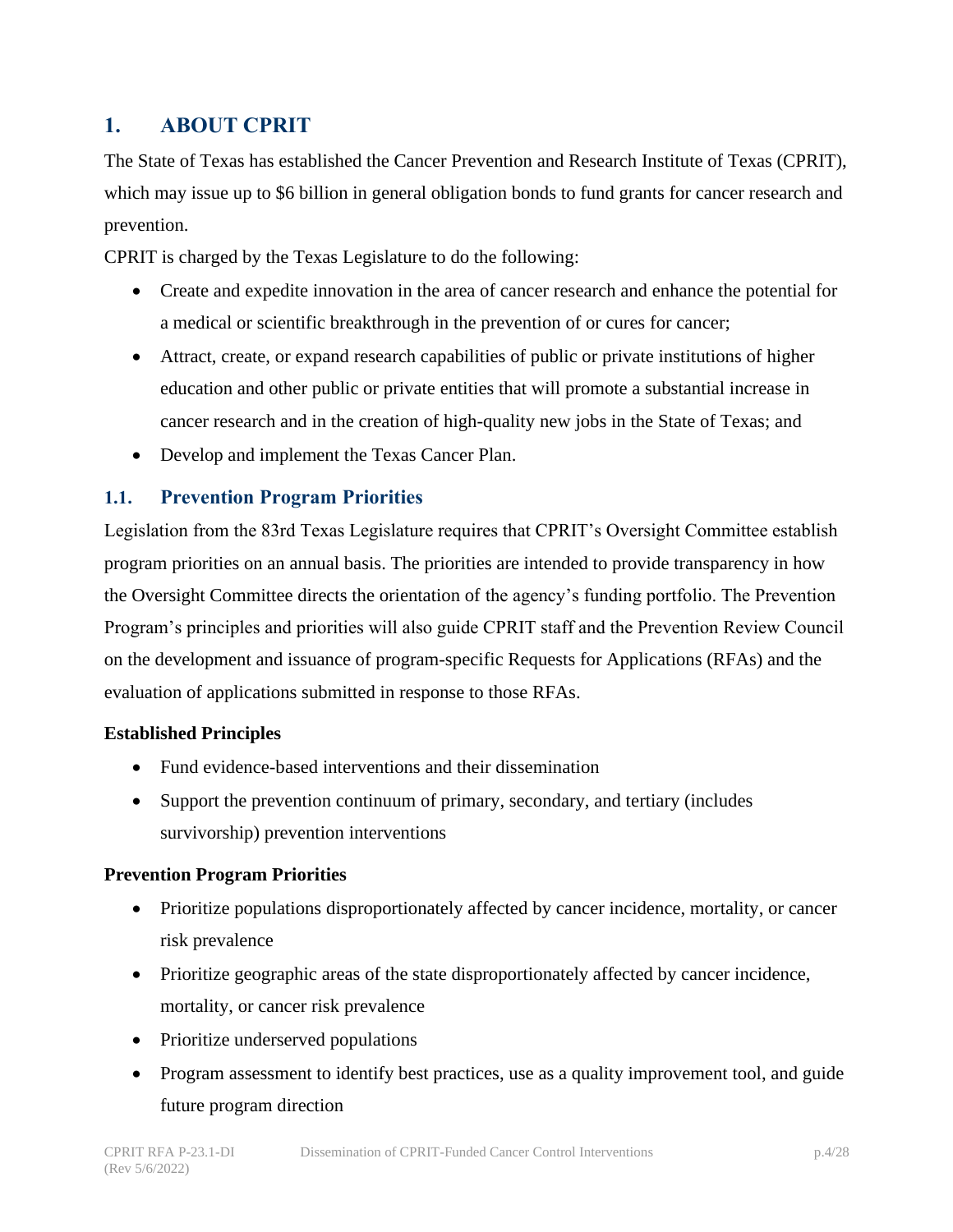# <span id="page-4-0"></span>**2. FUNDING OPPORTUNITY DESCRIPTION**

#### <span id="page-4-1"></span>**2.1. Summary**

The ultimate goals of the CPRIT Prevention Program are to reduce overall cancer incidence and mortality and to improve the lives of individuals who have survived or are living with cancer. The ability to reduce cancer death rates depends in part on the application of currently available evidence-based technologies and strategies. CPRIT will foster the primary, secondary, and tertiary prevention of cancer in Texas by providing financial support for a wide variety of evidence-based risk reduction, early detection, and survivorship interventions.

The **Dissemination of CPRIT-Funded Cancer Control Interventions (DI)** award mechanism seeks to fund programs that facilitate the sharing of successful CPRIT projects and uptake of CPRIT supported project findings and products through their dissemination and implementation across Texas. **This award mechanism is open only to previously or currently funded CPRIT projects.** Applicants may request any amount of funding up to a maximum of \$450,000 in total funding over a maximum of 36 months.

The proposed program should describe and package strategies or approaches for dissemination to other settings and populations in the state. The proposed program would introduce, modify, and implement previously funded CPRIT evidence-based cancer prevention and control interventions that are evidenced-based. To be eligible, the applicant should be in a position to develop one or more "products" based on the results of a previously CPRIT-funded intervention project. Of particular interest is the dissemination of "products" that address the unique challenges to program implementation in resource-limited settings, particularly in nonmetropolitan and medically underserved areas of the state.

The proposed projects should outline the partner organizations, communities etc that would be the target recipients for the packaged strategies/products and how they would assist these targets in preparing to implement the intervention and/or preparing to apply for grant funding, if needed or appropriate.

**The Center for Research in Implementation Science and Prevention** website [\(https://dissemination-implementation.org/content/measures.aspx\)](https://dissemination-implementation.org/content/measures.aspx) defines active and passive dissemination strategies as follows: "Dissemination strategies describe mechanisms and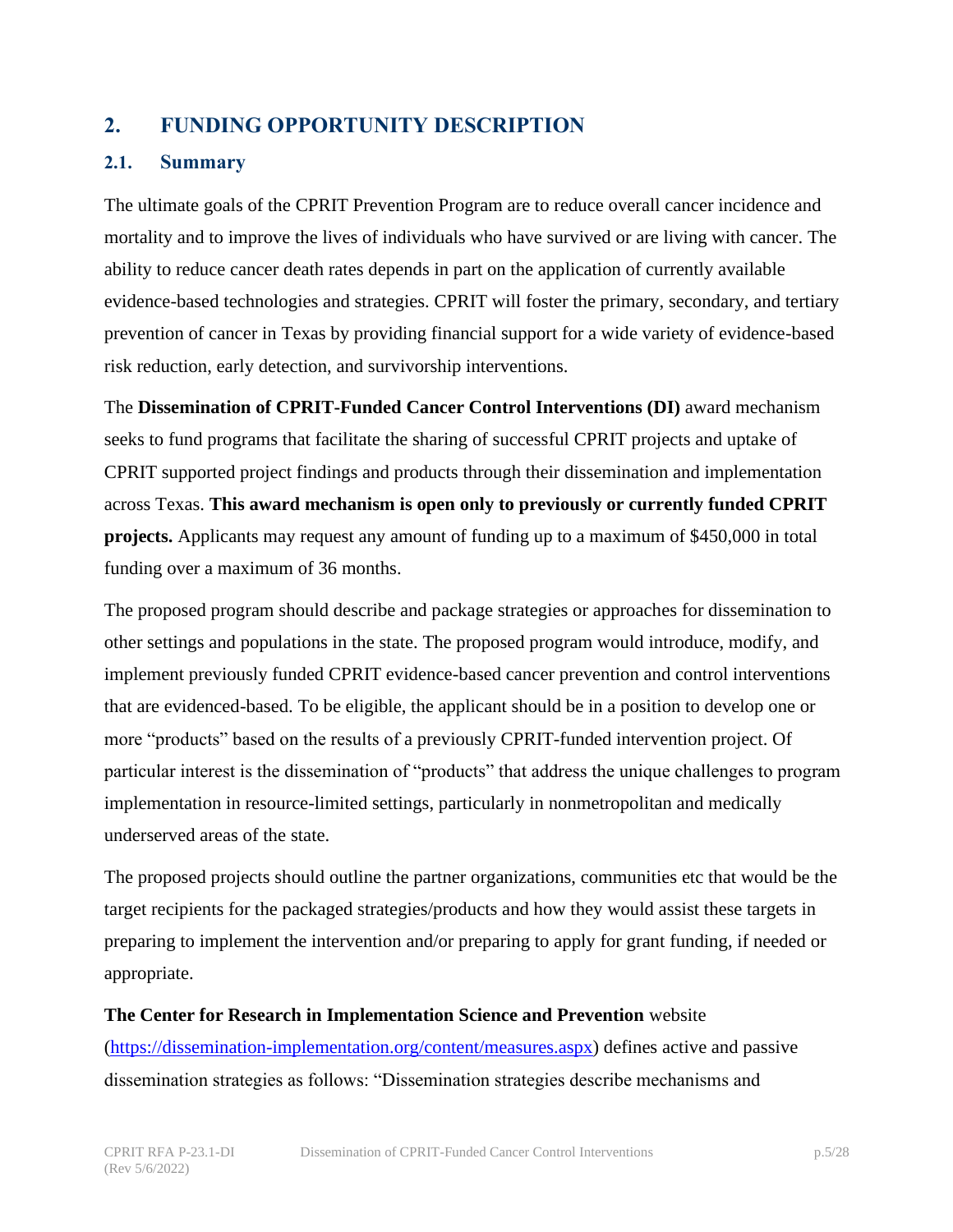approaches that are used to communicate and spread information about interventions to targeted users. Dissemination strategies are concerned with the packaging of the information about the intervention and the communication channels that are used to reach potential target audiences.

**Passive dissemination** strategies are largely ineffective and include mass mailings, publication of information including practice guidelines, and untargeted presentations to heterogeneous groups. **Active dissemination** strategies include hands on technical assistance, replication guides, point-ofdecision prompts for use, and mass media campaigns. It is consistently stated in the literature that dissemination strategies are necessary but not sufficient to ensure wide-spread use of an intervention."

#### <span id="page-5-0"></span>**2.2. Project Objectives**

CPRIT seeks to fund projects that will provide one or more of the following:

- Dissemination of intervention implementation resources to public health professionals, health care practitioners, health planners, policymakers, and advocacy groups;
- Dissemination of implementation plans, products, materials, and other resources about an intervention that would provide recipients with the strategies necessary to implement in other settings/systems (eg, quality improvement strategies in a health care system, changes in standards of care);
- Dissemination or scaling up of best practices (infrastructure and project resources) and evidence-based interventions for implementation (eg, implementation guides).

# <span id="page-5-1"></span>**2.3. Award Description**

The **Dissemination of CPRIT-Funded Cancer Control Interventions** RFA solicits applications from currently or previously funded CPRIT projects that have demonstrated exemplary success and have materials, policies, and other resources that have been successfully implemented and evaluated and could be scaled up and/or applied to other systems and settings. The ultimate goal is to expand successful models for the delivery of prevention interventions all across the state through adaptation or replication.

Applicants to this RFA should outline specific implementation strategies they will utilize with targeted recipients to replicate or adapt projects to other settings or populations. Implementation strategies are described as the processes, activities, and resources that are used to integrate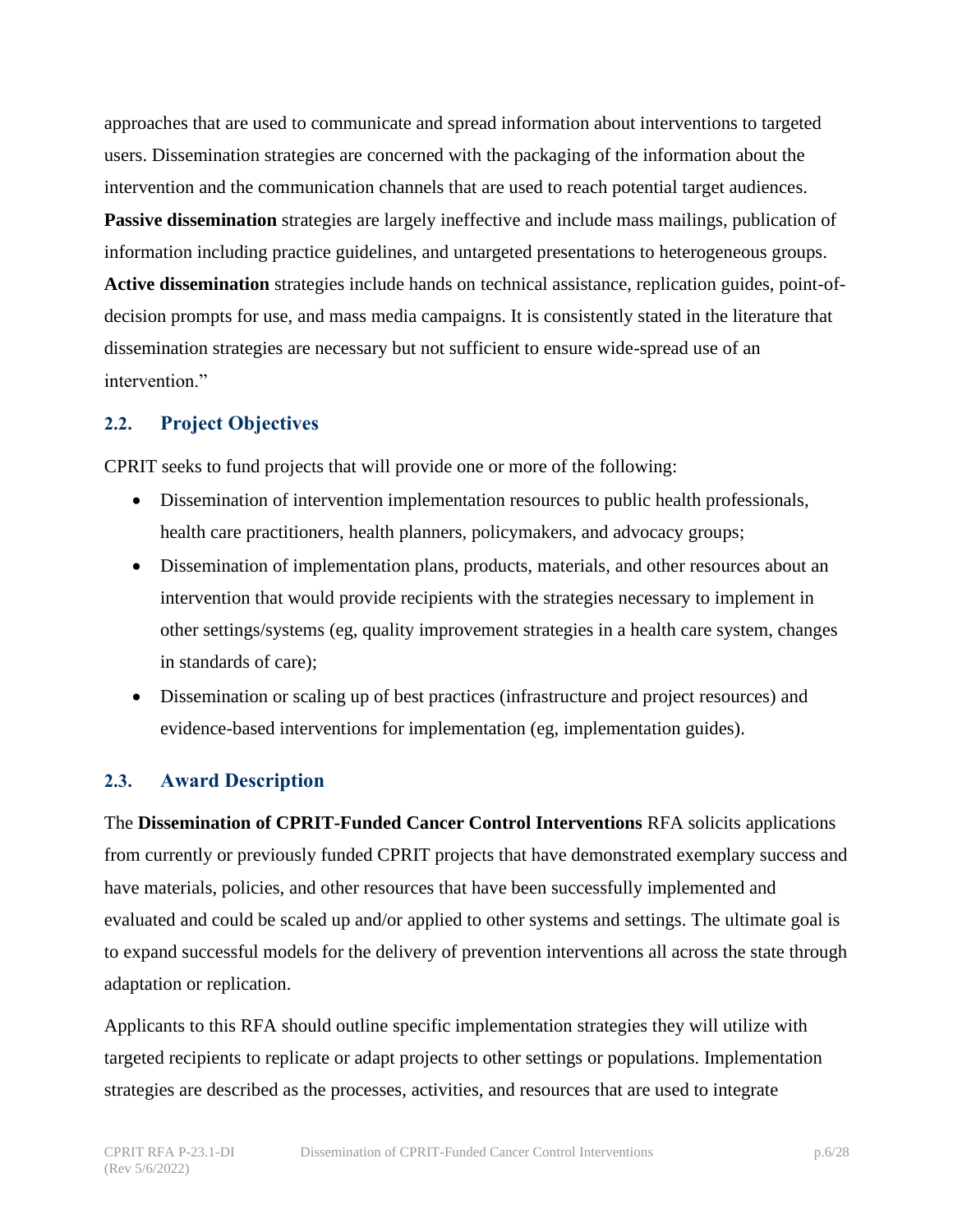interventions into usual settings. Core implementation components can be staff selection, preservice and in-service training, ongoing consultation and coaching, staff and program evaluation, and systems interventions. (See [https://dissemination-](https://dissemination-implementation.org/content/measures.aspx)

#### [implementation.org/content/measures.aspx\)](https://dissemination-implementation.org/content/measures.aspx)

This award will support both passive and active dissemination strategies but must include two or more active dissemination strategies. This award will also support implementation strategies in the form of technical assistance, coaching, and consultation within the time period of the grant. CPRIT recognizes that there are limits to the amount of technical assistance or coaching that can be accomplished within the grant period; however, priority will be given to those projects that identify and assist potential target partners/audiences in preparing to implement the intervention and/or preparing to apply for grant funding. Examples of active dissemination strategies and implementation strategies follow.

#### Tools/models

- Toolkits with materials, sample policies, and procedures for implementation of CPRITfunded programs
- Interactive websites that provide target audiences with key information on how to implement CPRIT-related interventions
- Approaches for dissemination of project implementation strategies/resources via nontraditional channels (eg, social media)
- User-friendly summaries—short issue or policy briefs that tell a story for local decision makers based on CPRIT project findings
- Brief, user-friendly case studies from program developers and recipients to illustrate key issues.

#### Implementation guides

- Targeted communication materials emphasizing how to disseminate project components to different populations, systems, and settings
- Step-by-step implementation guides that describe how to translate an evidence-based intervention/program to broader settings. These would include guidelines for retaining core elements of the interventions or programs while offering suggested adaptations for elements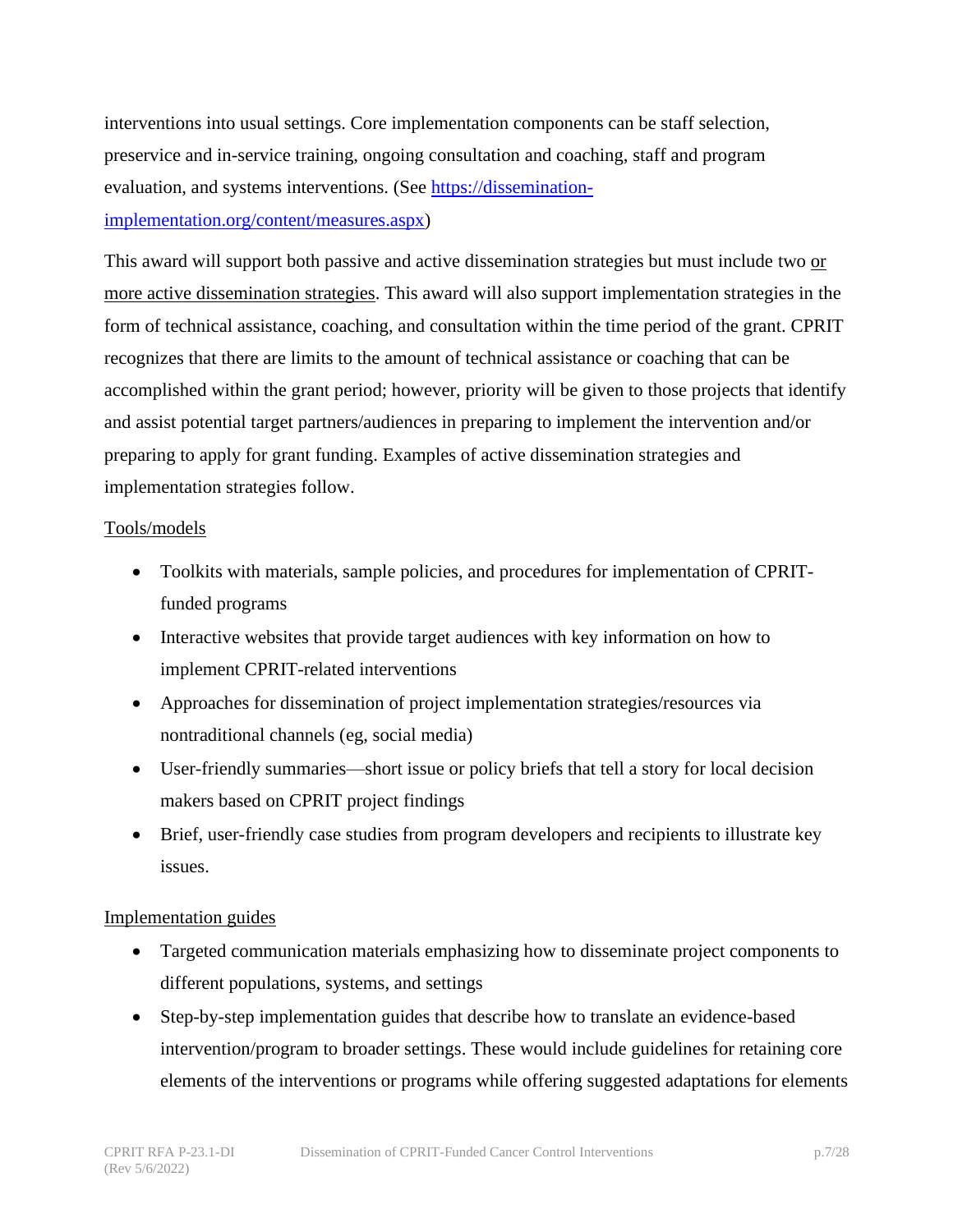that would enhance the adoption and sustainability of the programs in different populations, settings, or circumstances. (See Partnership for Prevention examples: [https://innovations.ahrq.gov/qualitytools/community-health-promotion-handbook-action](https://innovations.ahrq.gov/qualitytools/community-health-promotion-handbook-action-guides-improve-community-health)[guides-improve-community-health\)](https://innovations.ahrq.gov/qualitytools/community-health-promotion-handbook-action-guides-improve-community-health).

Training/technical assistance

• Provision of training and technical assistance to guide target partners/audiences in developing their plans to adapt, refine, and implement their projects.

In addition, target partners/audiences should be provided a discussion of barriers to dissemination; a description of personnel and necessary resources to overcome barriers to implementation of the project; a description of expected outcomes; evaluation strategies with a sample evaluation plan, and any project-specific platforms, etc.; and suggestions or ideas for project sustainability.

A priority for this RFA is the dissemination of resources and products to audiences other than researchers. Some examples of potential partners/audiences as dissemination recipients are health departments, community-based organizations, and health systems to serve as recipients. To facilitate this dissemination, audience segmentation is a strategy based on identifying subgroups within a broader target audience to disseminate more tailored messaging resulting in greater uptake of innovations. As an example, following are relevant characteristics of public health practitioners that should be taken into account in dissemination activities.

| <b>Segment</b>                   | <b>Relevant</b><br><b>Characteristics</b>                                                                                                                                  | <b>Messages</b>                                                                        | <b>Channels</b>                                                                                |
|----------------------------------|----------------------------------------------------------------------------------------------------------------------------------------------------------------------------|----------------------------------------------------------------------------------------|------------------------------------------------------------------------------------------------|
| • Public health<br>practitioners | • High commitment<br>• Wide range of<br>professional<br>backgrounds<br>• Access to<br>summaries of<br>evidence but often<br>not the original<br>research<br>• Time urgency | • Make a difference<br>in society<br>• Improve health<br>equity<br>• Enhance resources | • Leadership<br>meetings<br>• Professional<br>associations<br>• Brief summaries of<br>evidence |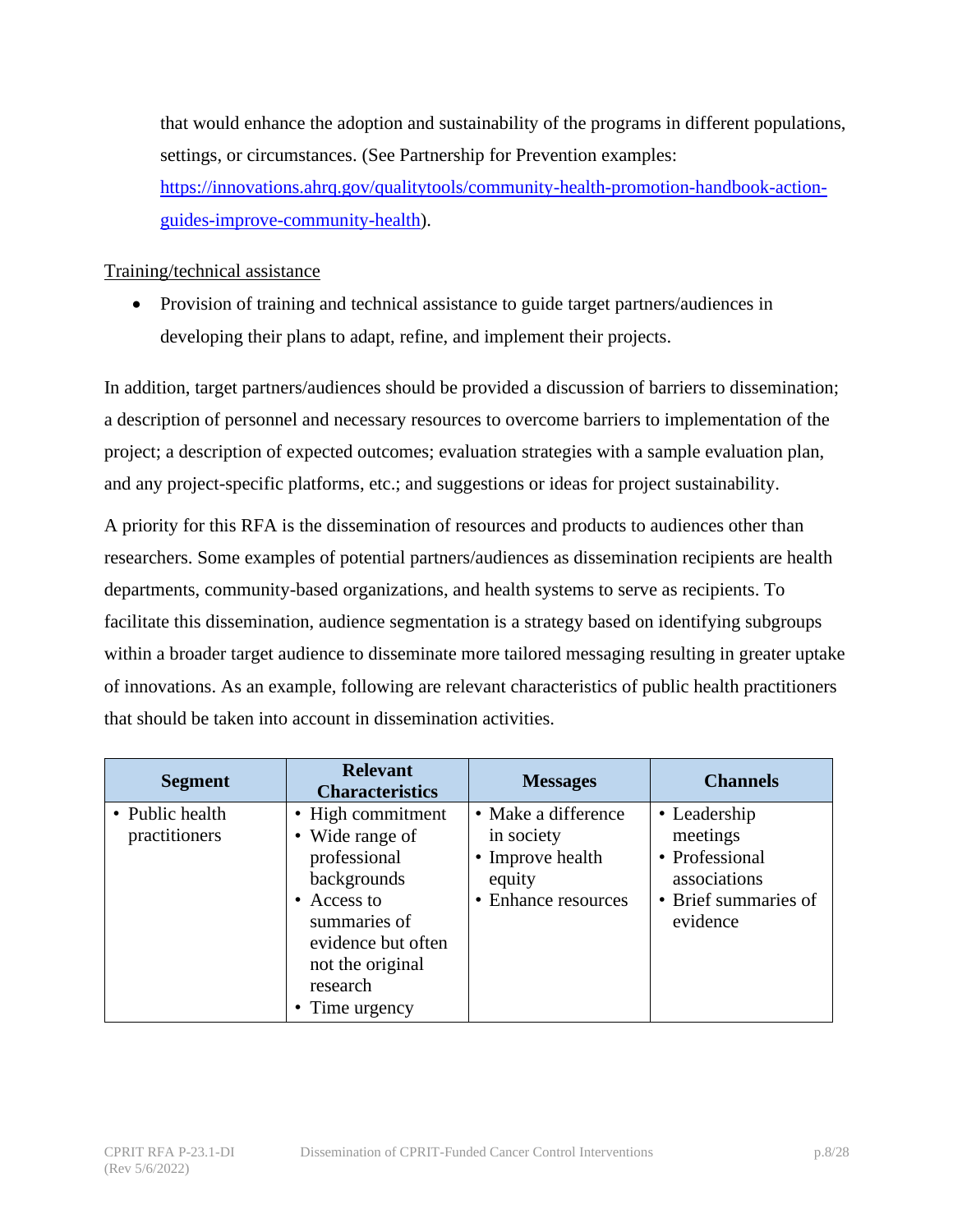The applicant should develop and implement a step-by-step dissemination plan that includes: 1) an introduction; 2) data showing the effectiveness of the underlying intervention (to justify dissemination); 3) relevance to priority populations and settings for dissemination; 4) target partners or strategies they will utilize to identify these critical partners; 5) dissemination framework and methods; 5) approaches for retaining core elements of the interventions or programs while offering suggested adaptations for the elements that would enhance the adoption and sustainability of the programs in different populations, settings, or circumstances; 6) procedures to assess dissemination effectiveness (evaluation plan); and 7) options/plans to help sustain effective dissemination approaches beyond the funding period.

Within the evaluation plan (#6 in the paragraph above and section 4.4.4.), the applicant should state the overall goal and objectives of the evaluation, describe rigorous evaluation methods, and describe key variables to be measured (eg, awareness, knowledge, motivation to act, changes in practice). Measures may be short term, medium term, and long term. Long-term measures may be outside the scope of the 3-year funding period. The applicant is expected to publish the results of the evaluation in a peer-reviewed journal.

Under this RFA, CPRIT **will not** consider the following:

- Applications to disseminate projects not previously or currently funded by CPRIT;
- Projects solely involving prevention/intervention research.

Applicants interested in prevention research should review CPRIT's Academic Research RFAs (available at [http://www.cprit.texas.gov\)](http://www.cprit.texas.gov/).

#### <span id="page-8-0"></span>**2.4. Priorities**

#### **Types of Cancer:**

Applications addressing any cancer type(s) that are responsive to this RFA will be considered for funding. See [section 2.5](#page-9-0) for specific areas of emphasis. Priority will be given to applications to disseminate and replicate projects that when implemented can address the following program priorities set by the CPRIT Oversight Committee:

• Prioritize populations disproportionately affected by cancer incidence, mortality, or cancer risk prevalence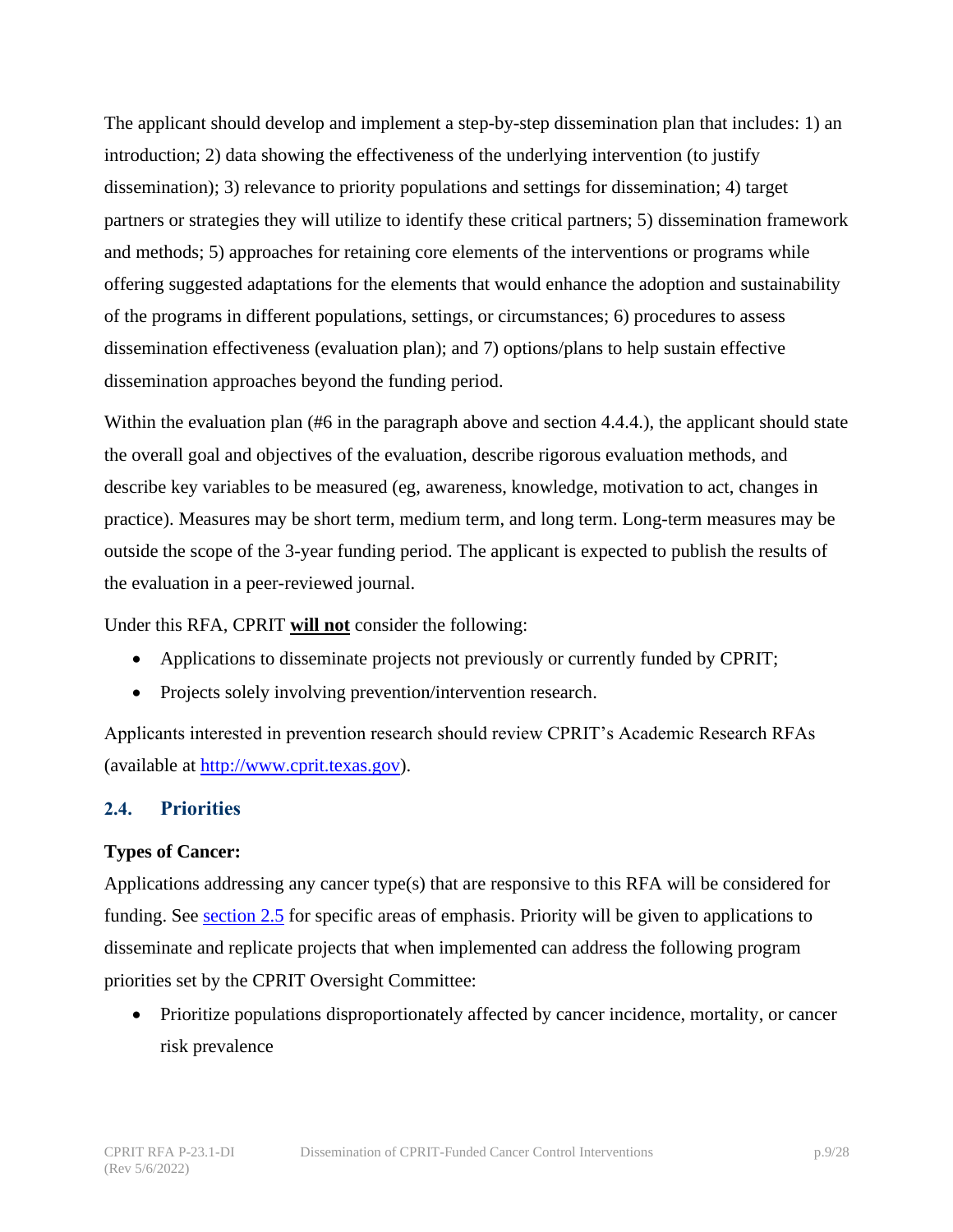- Prioritize geographic areas of the state disproportionately affected by cancer incidence, mortality, or cancer risk prevalence
- Prioritize underserved populations

#### **Priority Populations**

Priority populations are subgroups that are underserved and disproportionately affected by cancer. Insured populations are not the priority of CPRIT's programs; however, some health promotion and education activities may include insured individuals as well as those who are underinsured or uninsured.

CPRIT-funded efforts must address 1 or more of these priority populations:

- Underinsured and uninsured individuals
- Geographically or culturally isolated populations
- Medically unserved or underserved populations
- Populations with low health literacy skills
- Racial, ethnic, and cultural minority populations, or
- Other populations with low screening rates, high incidence rates, and high mortality rates, focusing on individuals never before screened or who are significantly out of compliance with nationally recommended screening guidelines

# <span id="page-9-0"></span>**2.5. Specific Areas of Emphasis**

Applications will be considered that propose dissemination of any previously funded CPRIT project delivering an evidence-based preventive service or education and outreach program that includes navigation to services that is responsive to this RFA. However, CPRIT has identified the following area of emphasis for this cycle of awards:

• Dissemination of the programs that address the unique challenges to program implementation in resource-limited settings and populations experiencing cancer disparities.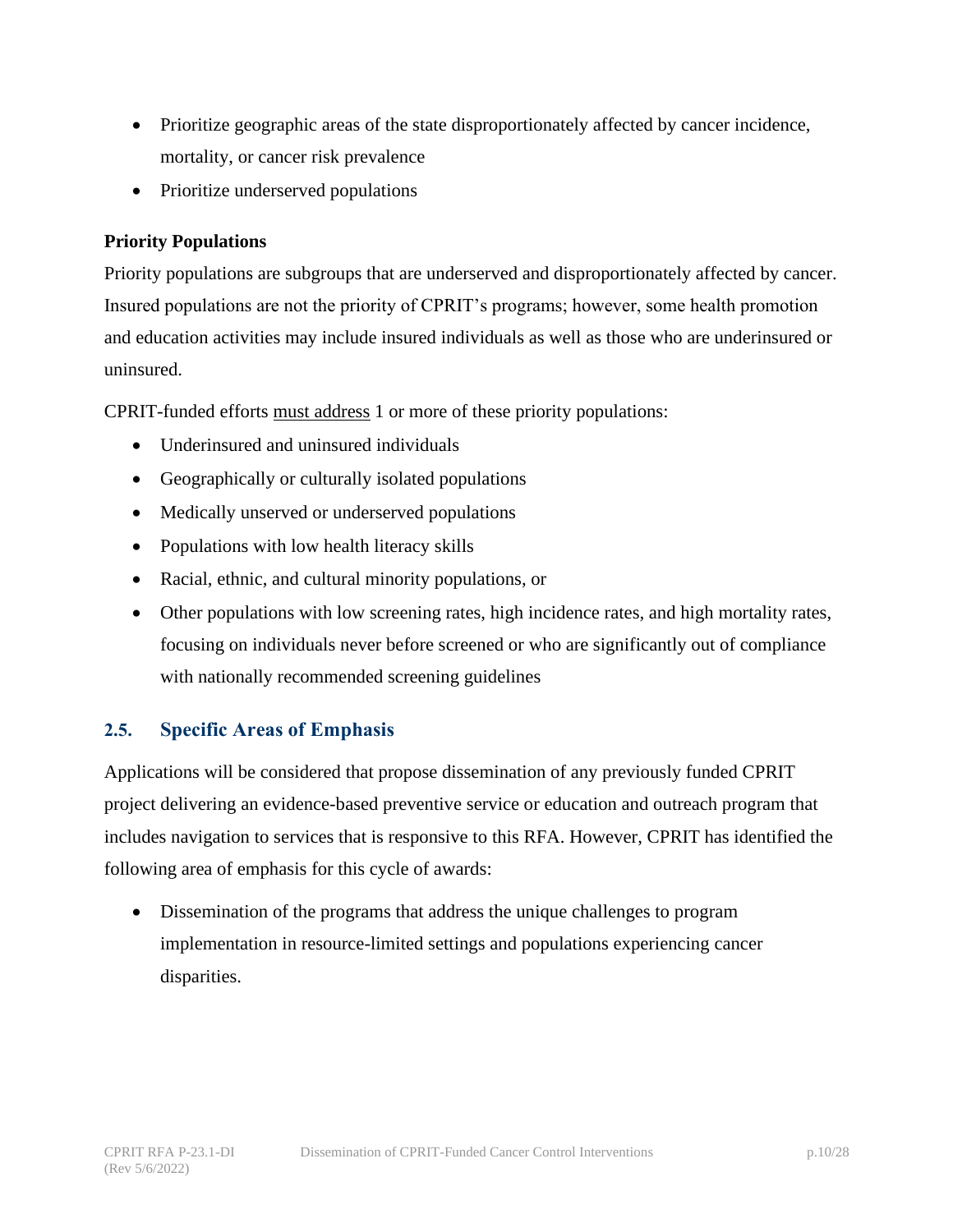#### <span id="page-10-0"></span>**2.6. Outcome Metrics**

The applicant is required to describe how the goals and objectives for each year of the project as well as the final outcomes will be measured. The applicant should provide a clear and appropriate plan for data collection and interpretation of results to report against goals and objectives.

#### **Reporting Requirements**

Funded projects are required to report quantitative output and outcome metrics (as appropriate for each project) through the submission of quarterly progress reports, annual reports, and a final report.

- Quarterly progress report sections include, but are not limited to, the following:
	- o Narrative on project progress, including the number and description of all active and passive dissemination and implementation activities undertaken
- Annual and final progress report sections include, but are not limited to, the following:
	- o Key accomplishments, including discussion of barriers to dissemination
	- o Progress toward goals and objectives
	- o Materials produced, presentations, publications, etc
	- o Economic impact of the project

#### <span id="page-10-1"></span>**2.7. Eligibility**

- The applicant must be a Texas-based entity, such as a community-based organization, health institution, government organization, public or private company, college or university, or academic health institution.
- The applicant is eligible solely for the grant mechanism specified by the RFA under which the grant application was submitted.
- The designated Program Director (PD) will be responsible for the overall performance of the funded project. The PD must have relevant education and management experience and must reside in Texas during the project performance time.
- The applicant may submit more than 1 application, but each application must be for distinctly different projects without overlap in the projects. Applicants who do not meet this criterion will have all applications administratively withdrawn without peer review.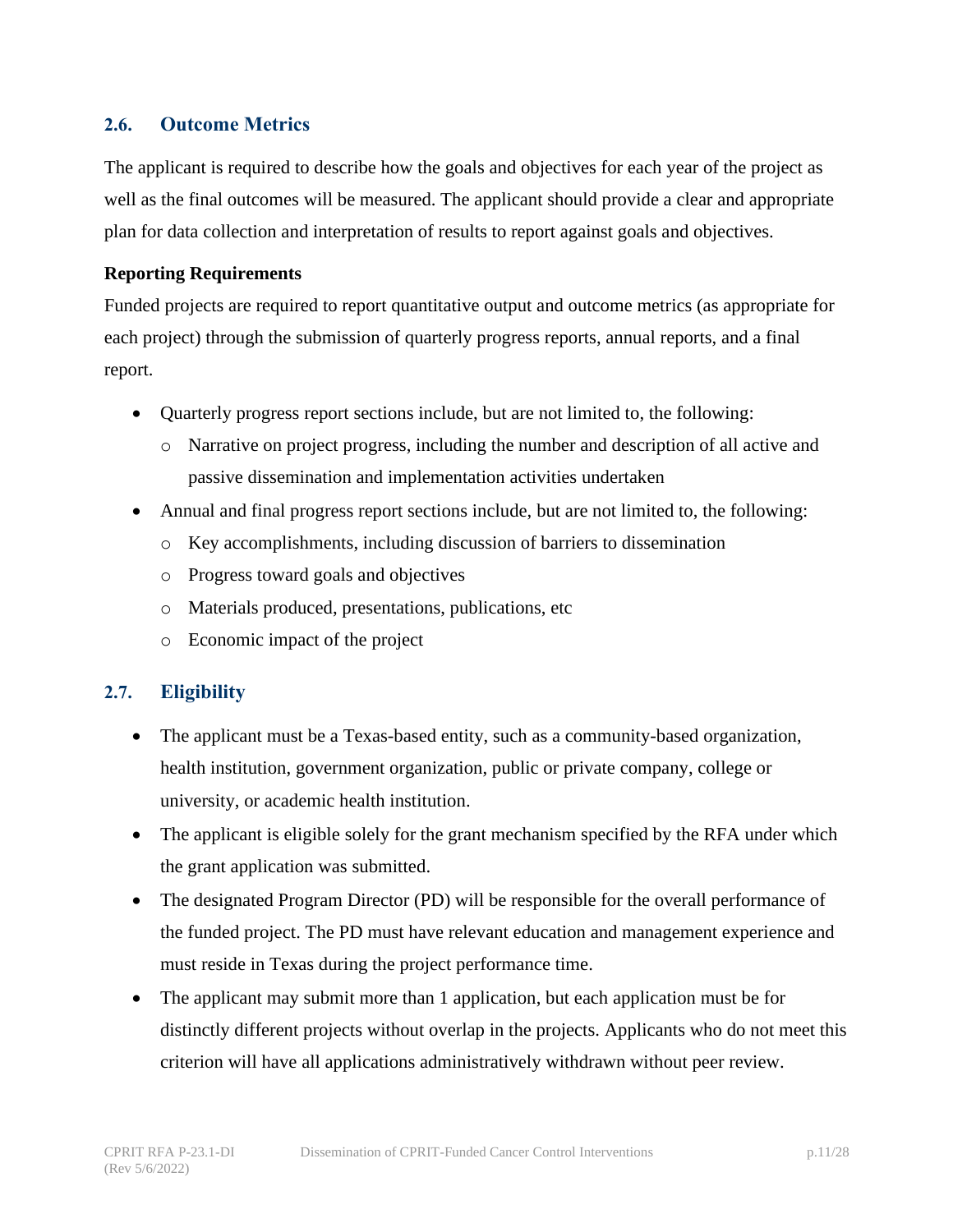- Collaborations are permitted and encouraged, and collaborators may or may not reside in Texas. However, collaborators who do not reside in Texas are not eligible to receive CPRIT funds. Subcontracting and collaborating organizations may include public, not-for-profit, and for-profit entities. Such entities may be located outside of the State of Texas, but non– Texas-based organizations are not eligible to receive CPRIT funds.
- An applicant organization is eligible to receive a grant award only if the applicant certifies that the applicant organization, including the PD, any senior member or key personnel listed on the grant application, or any officer or director of the grant applicant's organization (or any person related to 1 or more of these individuals within the second degree of consanguinity or affinity), has not made and will not make a contribution to CPRIT or to any foundation created to benefit CPRIT.
- An applicant is not eligible to receive a CPRIT grant award if the applicant PD, any senior member or key personnel listed on the grant application, or any officer or director of the grant applicant's organization or institution is related to a CPRIT Oversight Committee member.
- The applicant must report whether the applicant organization, the PD, or other individuals who contribute to the execution of the proposed project in a substantive, measurable way (whether slated to receive salary or compensation under the grant award or not) are currently ineligible to receive federal grant funds because of scientific misconduct or fraud or have had a grant terminated for cause within 5 years prior to the submission date of the grant application.
- CPRIT grants will be awarded by contract to successful applicants. CPRIT grants are funded on a reimbursement-only basis. Certain contractual requirements are mandated by Texas law or by administrative rules. Although applicants need not demonstrate the ability to comply with these contractual requirements at the time the application is submitted, applicants should make themselves aware of these standards before submitting a grant application. Significant issues addressed by the CPRIT contract are listed in [section 6.](#page-21-1) All statutory provisions and relevant administrative rules can be found [on the CPRIT website.](https://www.cprit.texas.gov/about-us/statute-rules-and-grant-policies-guide/)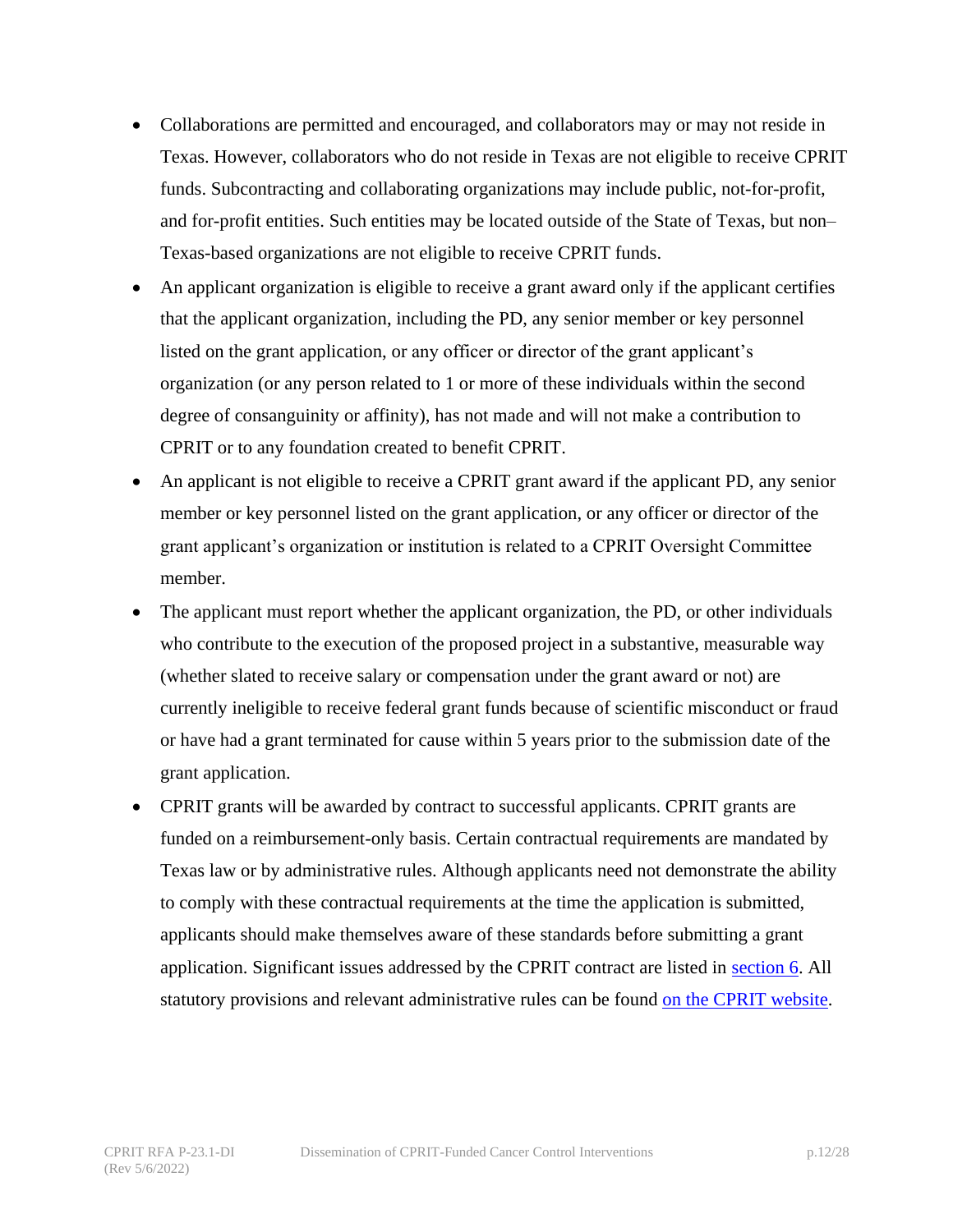#### <span id="page-12-0"></span>**2.8. Resubmission Policy**

- **One resubmission** is permitted. An application is considered a resubmission if the proposed project is the same project as presented in the original submission. A change in the identity of the PD for a project or a change of title for a project that was previously submitted to CPRIT does not constitute a new application; the application would be considered a resubmission.
- Applicants who choose to resubmit should carefully consider the reasons for lack of prior success. Applications that received overall numerical scores of 4 or higher are likely to need considerable attention. All resubmitted applications should be carefully reconstructed; a simple revision of the prior application with editorial or technical changes is not sufficient, and applicants are advised not to direct reviewers to such modest changes. A 1-page summary of the approach to the resubmission should be included. Resubmitted applications may be assigned to reviewers who did not review the original submission. Reviewers of resubmissions are asked to assess whether the resubmission adequately addresses critiques from the previous review. **Applicants should note that addressing previous critiques is advisable; however, it does not guarantee the success of the resubmission**. All resubmitted applications must conform to the structure and guidelines outlined in this RFA.

#### <span id="page-12-1"></span>**2.9. Funding Information**

Applicants may request any amount of funding up to a maximum of \$450,000 in total funding over a maximum of 36 months. Grant funds may be used to pay for salary and benefits, project supplies, equipment, costs for outreach and education, and travel of project personnel to project site(s). Requests for funds to support construction, renovation, or any other infrastructure needs or requests to support lobbying will not be approved under this mechanism. Grantees may request funds for travel for 2 project staff to attend CPRIT's conference.

The budget should be well justified. In addition, CPRIT seeks to fill gaps in funding rather than replace existing funding, supplant funds that would normally be expended by the applicant's organization, or make up for funding reductions from other sources.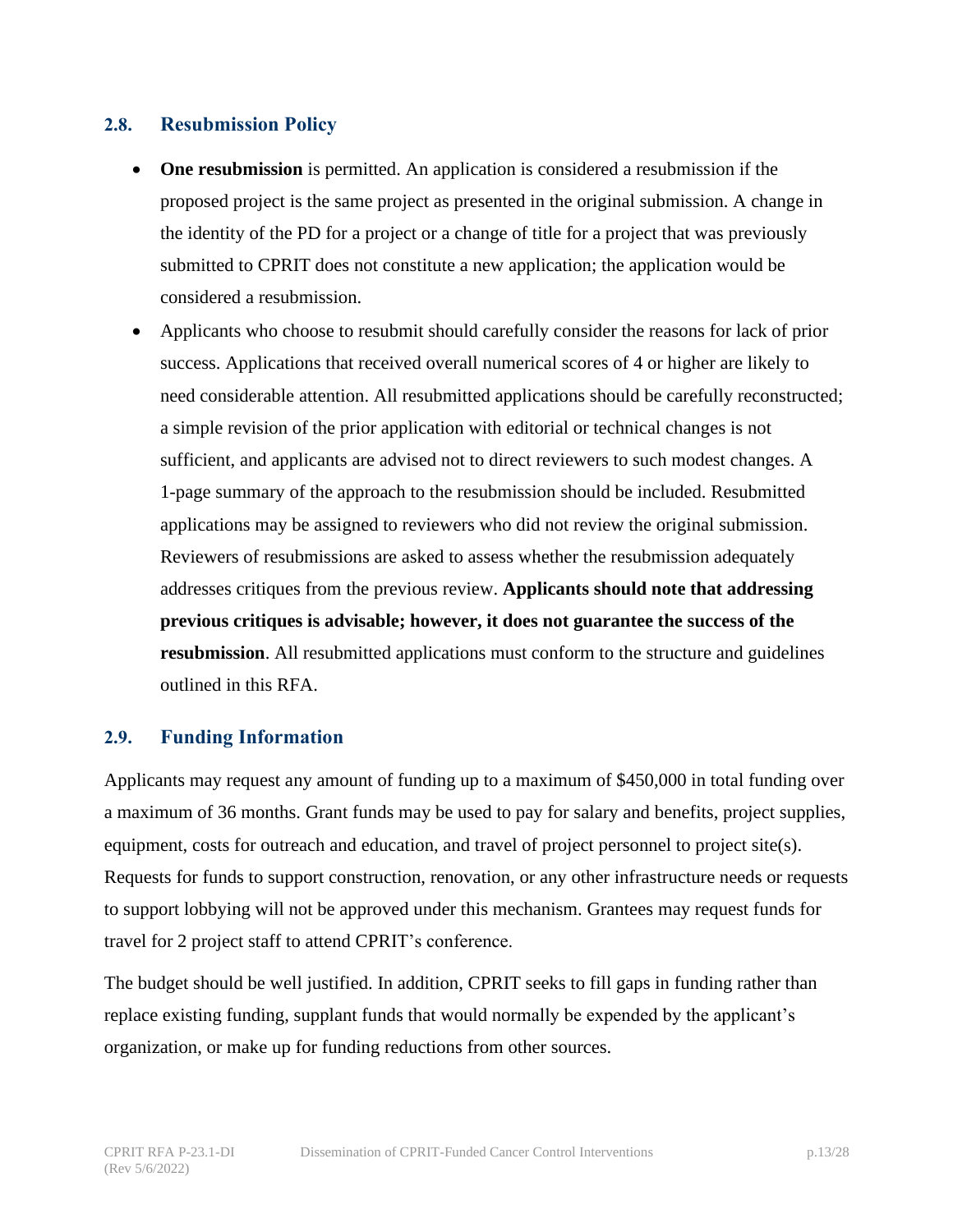State law limits the amount of award funding that may be spent on indirect costs to no more than 5% of the **total** award amount.

# <span id="page-13-0"></span>**3. KEY DATES**

| <b>RFA</b> release              | May 6, 2022                        |  |
|---------------------------------|------------------------------------|--|
| <b>Online application opens</b> | June 2, 2022, 7 AM central time    |  |
| <b>Application due</b>          | August 31, 2022, 4 PM central time |  |
| <b>Application review</b>       | September 2022-January 2023        |  |
| <b>Award notification</b>       | February 2023                      |  |
| <b>Anticipated start date</b>   | March 1, 2023                      |  |

# <span id="page-13-1"></span>**4. APPLICATION SUBMISSION GUIDELINES**

#### <span id="page-13-2"></span>**4.1. Instructions for Applicants document**

It is imperative that applicants read the accompanying instructions document for this RFA that will be available June 2, 2022 [\(https://CPRITGrants.org\)](https://cpritgrants.org/). Requirements may have changed from previous versions.

# <span id="page-13-3"></span>**4.2. Online Application Receipt System**

Applications must be submitted via the CPRIT Application Receipt System (CARS) [\(https://CPRITGrants.org\)](https://cpritgrants.org/). **Only applications submitted through this portal will be considered eligible for evaluation.** The PD must create a user account in the system to start and submit an application. The Co-PD, if applicable, must also create a user account to participate in the application. Furthermore, the Application Signing Official (a person authorized to sign and submit the application for the organization) and the Grants Contract/Office of Sponsored Projects Official (an individual who will help manage the grant contract if an award is made) also must create a user account in CARS. Applications will be accepted beginning at 7 AM central time on June 2, 2022, and must be submitted by 4 PM central time on August 31, 2022. Detailed instructions for submitting an application are in the *Instructions for Applicants* document, posted on CARS. **Submission of an application is considered an acceptance of the terms and conditions of the RFA.**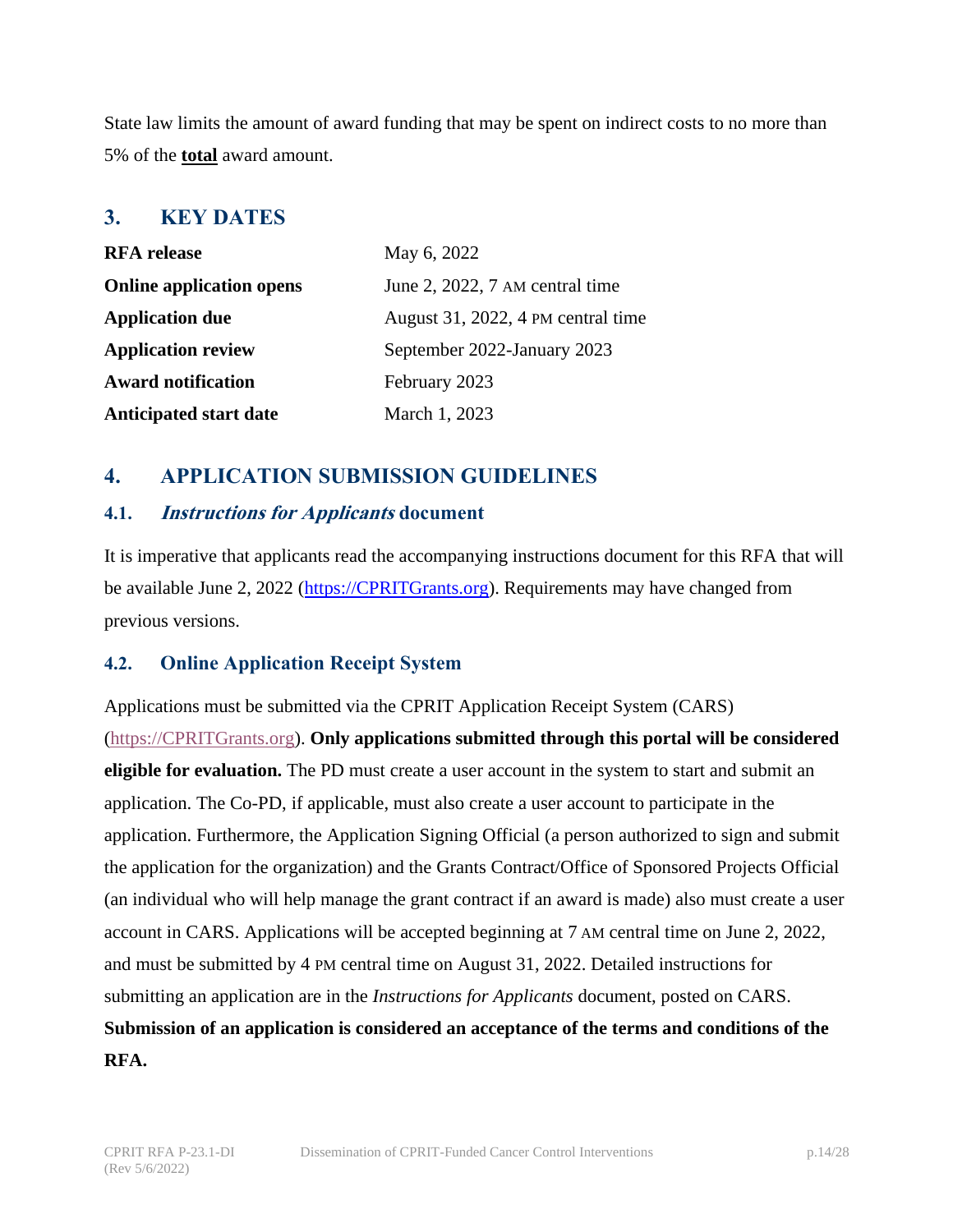#### <span id="page-14-0"></span>**4.3. Submission Deadline Extension**

The submission deadline may be extended for 1 or more grant applications upon a showing of good cause. All requests for extension of the submission deadline must be submitted via email to the [CPRIT Helpdesk](#page-22-1) within 24 hours of the submission deadline. Submission deadline extensions, including the reason for the extension, will be documented as part of the grant review process records.

#### <span id="page-14-1"></span>**4.4. Application Components**

Applicants are advised to follow all instructions to ensure accurate and complete submission of all components of the application. Refer to the *Instructions for Applicants* document for details. **Submissions that are missing 1 or more components or do not meet the eligibility requirements may be administratively withdrawn without review.**

#### <span id="page-14-2"></span>**4.4.1. Abstract and Significance (5,000 characters)**

Clearly explain the problem(s) to be addressed, the approach(es) to the solution, and how the application is responsive to this RFA. In the event that the project is funded, the abstract will be made public; therefore, no proprietary information should be included in this statement. Initial compliance decisions are based in part upon review of this statement.

#### **The abstract format is as follows (use headings as outlined below):**

- **Need:** Include a description of need for the proposed project.
- **Overall Project Strategy:** Describe the project and how it will address the identified need.
- **Specific Goals:** State specifically the overall goals of the proposed project.
- **Significance and Impact:** Explain how the proposed project, if successful, will have a unique and major impact on cancer prevention and control and for the State of Texas.

#### <span id="page-14-3"></span>**4.4.2. Goals and Objectives (700 characters each)**

List only major **outcome** goals and **measurable** objectives for each year of the project. **Do not include process objectives**; these should be described in the project plan only. Include the proposed metric within both the stated Objective **and** the Measure sections (eg, Measure: Number of lesson plans, handout and other materials posted online or delivered in person). Applications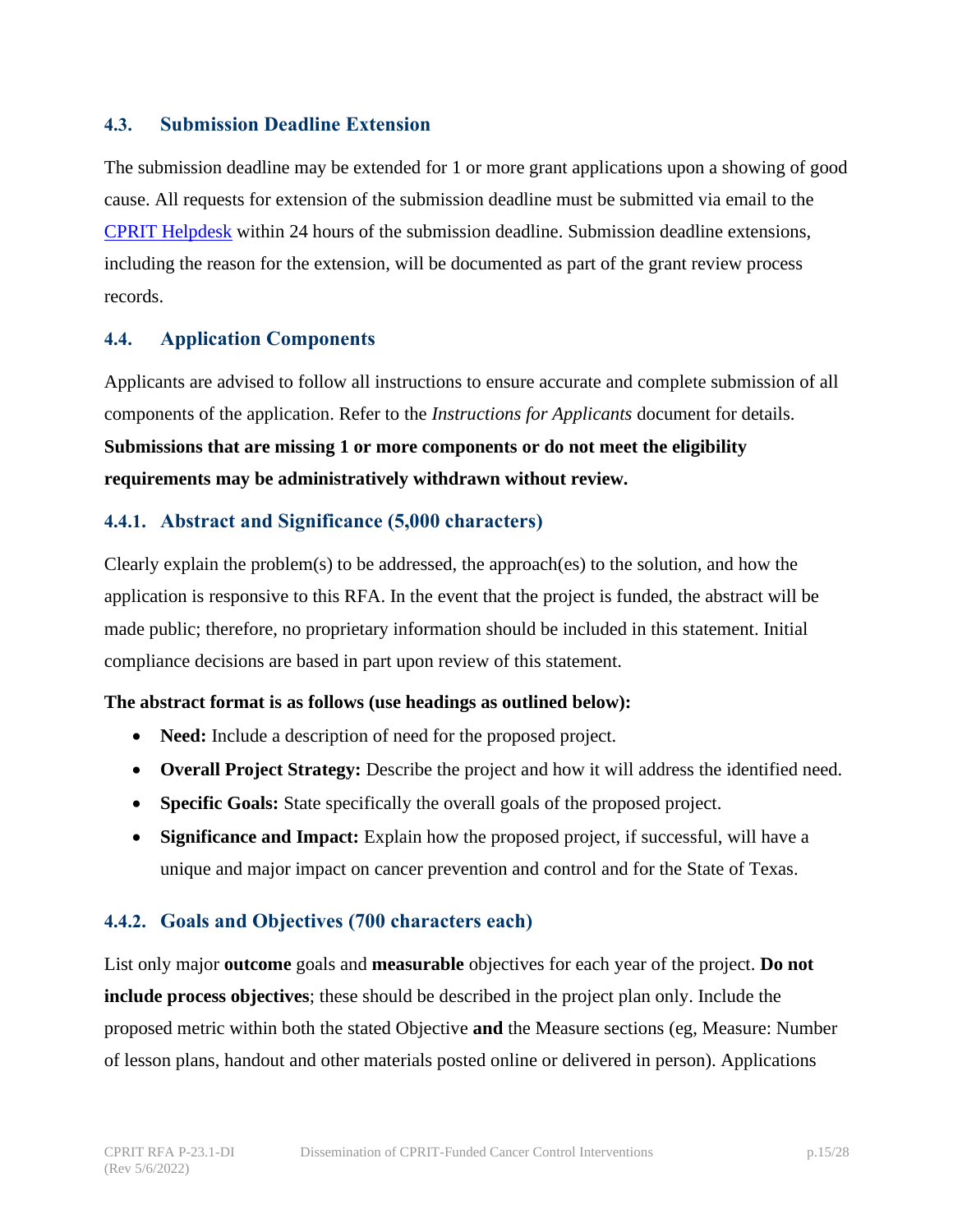may be returned for revision if the proposed metric is not included within the Measure section. Refer to the *Instructions for Applicants* document for details.

The maximum number is 3 outcome goals with 3 objectives each. Projects will be evaluated annually on progress toward **outcome** goals and objectives. See [Appendix](#page-25-0) for instructions on writing **outcome** goals and objectives.

A baseline and method(s) of measurement are required for each objective. Provide both raw numbers and percent changes for the baseline and target. If a baseline has not yet been defined, applicants are required to explain plans to establish baseline and describe method(s) of measurement.

#### <span id="page-15-0"></span>**4.4.3. Project Timeline (2 pages)**

Provide a project timeline for project activities that includes deliverables and dates. Use Years 1 and 2 and Months 1, 2, 3, etc, as applicable (eg, Year 1, Months 3-5) instead of specific months or years. Month 1 is the first full month of the grant award.

#### <span id="page-15-1"></span>**4.4.4. Project Plan (12 pages; fewer pages permissible)**

#### *The required project plan format follows. Applicants must use the headings outlined below.*

**Background:** Describe the findings or products to be disseminated and how and why it lends itself to replication and scalability. Describe the effectiveness of the intervention that is being proposed for replication/dissemination and the expected short- and long-term impacts of the project.

**Goals and Objectives:** Process objectives should be included in the project plan. Outcome goals and objectives will be entered in separate fields in CARS. However, if desired, outcome goals and objectives may be fully repeated or briefly summarized here. See [Appendix](#page-25-0) for instructions on writing goals and objectives.

**Components of the Project:** Clearly describe the data demonstrating success of the CPRIT-funded project that justifies dissemination. Describe components of the proposed dissemination project and the dissemination approach, strategy (eg, passive and active dissemination and implementation strategies), and the products being designed or packaged. The dissemination approach and strategy should also consider the message, source, audience, and channel (Brownson, R.C., et al. *[J Pub](https://journals.lww.com/jphmp/Fulltext/2018/03000/Getting_the_Word_Out___New_Approaches_for.4.aspx)  [Health Manag Pract](https://journals.lww.com/jphmp/Fulltext/2018/03000/Getting_the_Word_Out___New_Approaches_for.4.aspx)*. 24(2):102-111, March/April 2018). Clearly describe the established theory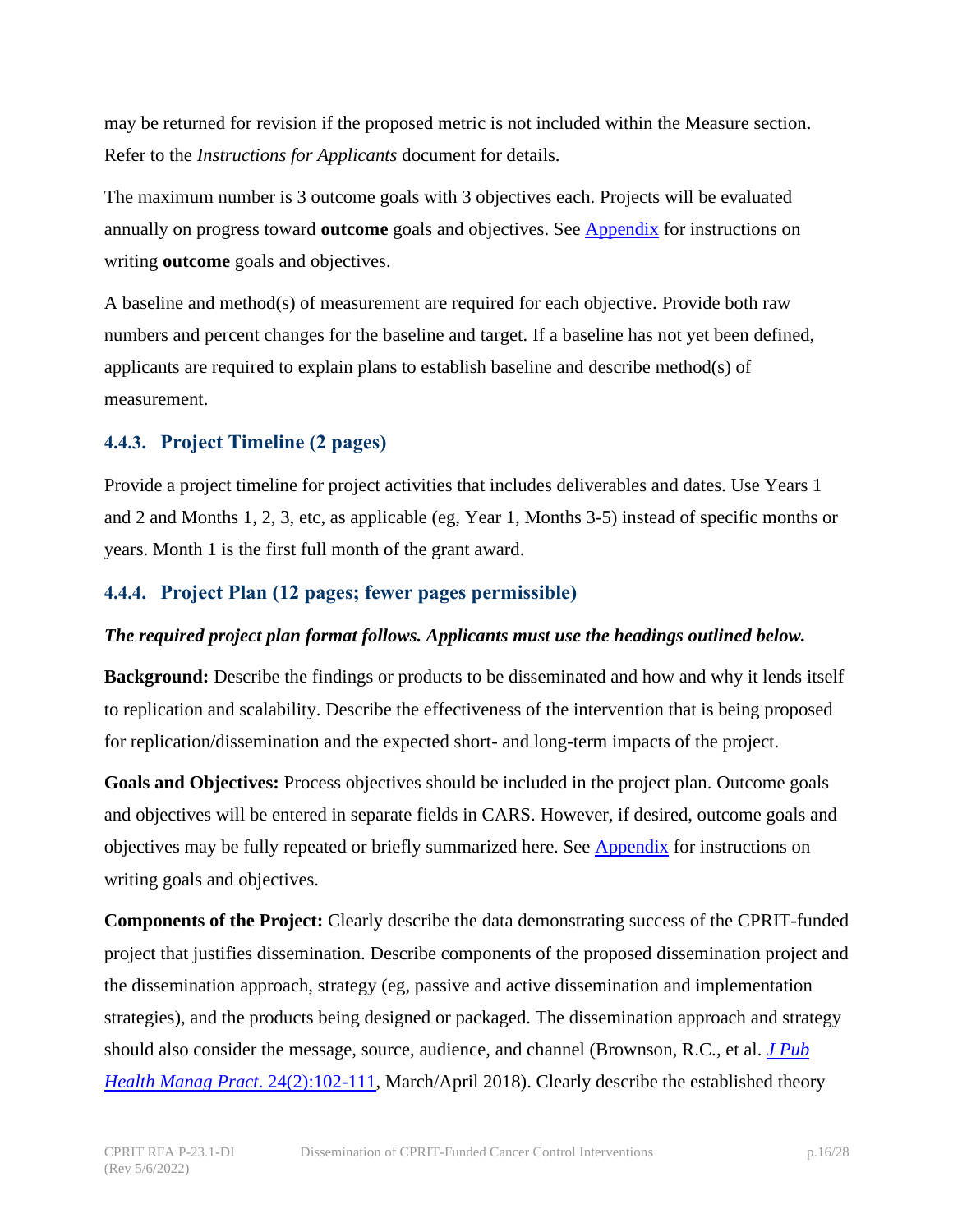and practice that support the proposed approach or strategy. Describe parameters of the CPRITfunded project that may affect its dissemination and replication, such as target audience for which it was designed, specialized resources that may be needed, or geographic considerations.

**Evaluation Strategy:** Describe the evaluation plan and methodology to assess dissemination effectiveness (eg, include short-term and intermediate impact of dissemination activities, knowledge and behavior change among the audience likely to adopt the project). Describe a clear and appropriate plan for data collection and interpretation of results to report against goals and objectives. If needed, applicants may want to consider seeking expertise at Texas-based academic cancer centers, schools/programs of public health, prevention research centers, or the like. Applicants should budget accordingly for the evaluation activity and should ensure, among other things, that the evaluation plan is linked to the proposed goals and objectives.

**Organizational Qualifications and Capabilities:** Describe the organization and its qualifications and capabilities to deliver the proposed project. Describe the role and qualifications of key collaborating organizations/partners (if applicable) and how they add value to the project and demonstrate commitment to working together to implement the project. Describe the key personnel who are in place or will be recruited to implement, evaluate, and complete the project.

#### <span id="page-16-0"></span>**4.4.5. References**

Provide a concise and relevant list of references cited for the application. The successful applicant will provide referenced evidence and literature support for the proposed project.

#### <span id="page-16-1"></span>**4.4.6. Resubmission Summary**

Use the template provided on the CARS [\(https://CPRITGrants.org\)](https://cpritgrants.org/). Describe the approach to the resubmission and how reviewers' comments were addressed. Clearly indicate to reviewers how the application has been improved in response to the critiques. Refer the reviewers to specific sections of other documents in the application where further detail on the points in question may be found. When a resubmission is evaluated, responsiveness to previous critiques is assessed.

The overall summary statement of the original application review, if previously prepared, will be automatically appended to the resubmission; the applicant is not responsible for providing this document.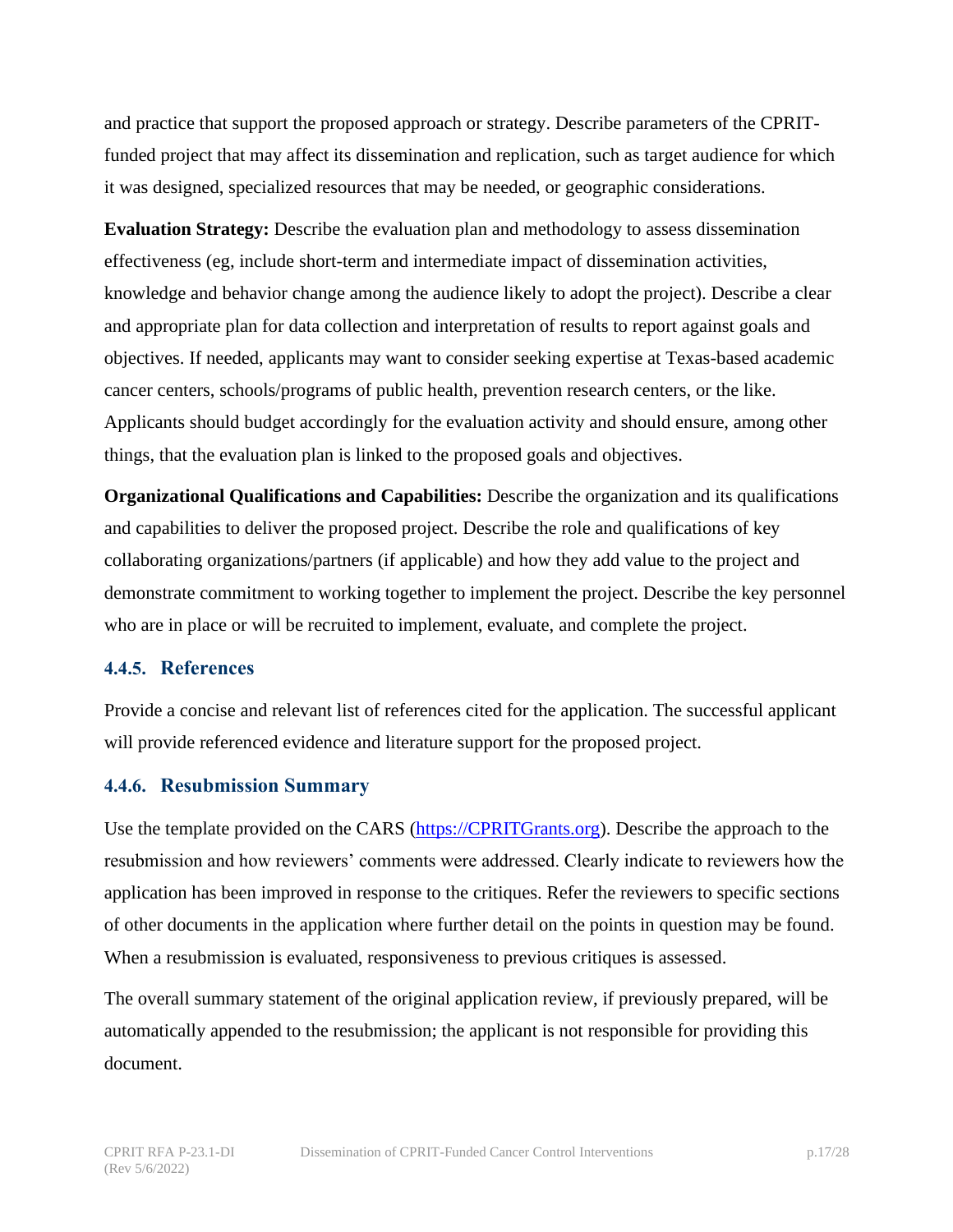#### <span id="page-17-0"></span>**4.4.7. CPRIT Grants Summary**

Use the template provided on the CARS [\(https://CPRITGrants.org\)](https://cpritgrants.org/). Provide a listing of **all** projects funded by the CPRIT Prevention program for the PD and the Co-PD, regardless of their connection to this application.

#### <span id="page-17-1"></span>**4.4.8. Budget and Justification**

Provide a brief outline and detailed justification of the budget for the entire proposed period of support, including salaries and benefits, travel, supplies, contractual expenses, and other expenses. CPRIT funds will be distributed on a reimbursement basis. Applications requesting more than the maximum allowed cost (total costs) as specified in [section 2.9](#page-12-1) will be administratively withdrawn.

- **Personnel:** The individual salary cap for CPRIT awards is \$200,000 per year. Describe the source of funding for all project personnel where CPRIT funds are not requested.
- **Travel:** PDs and related project staff are expected to attend CPRIT's conference. CPRIT funds may be used to send up to 2 people to the conference.
- **Indirect/Shared Costs:** Texas law limits the amount of grant funds that may be spent on indirect/shared expenses to no more than 5% of the total award amount (5.263% of the direct costs). Guidance regarding indirect cost recovery can be found in [CPRIT's](https://www.cprit.texas.gov/about-us/statute-rules-and-grant-policies-guide/)  [Administrative Rules.](https://www.cprit.texas.gov/about-us/statute-rules-and-grant-policies-guide/)

#### <span id="page-17-2"></span>**4.4.9. Current and Pending Support and Sources of Funding**

Use the template provided on the CARS [\(https://CPRITGrants.org\)](https://cpritgrants.org/). Describe the funding source and duration of **all** current and pending support for the proposed project, including a capitalization table that reflects private investors, if any. Information for the initial funded project need not be included.

#### <span id="page-17-3"></span>**4.4.10. Biographical Sketches**

The designated PD will be responsible for the overall performance of the funded project and must have relevant education and management experience. The PD must provide a biographical sketch that describes his or her education and training, professional experience, awards and honors, and publications and/or involvement in programs relevant to cancer prevention and/or service delivery.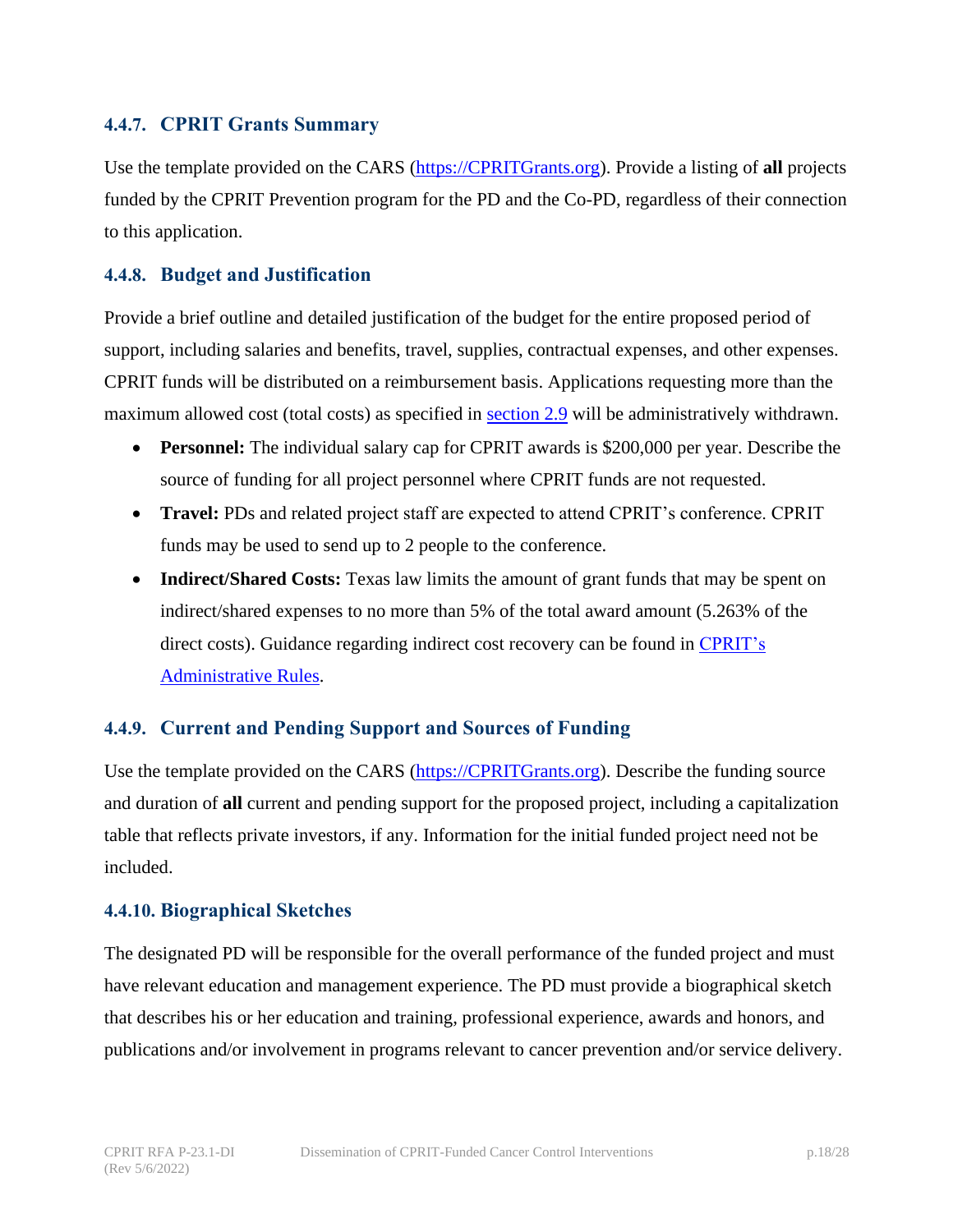Up to 3 additional biographical sketches for key personnel may be provided. The evaluation professional biographical sketch (see Evaluation Strategy, [section 4.4.4\)](#page-15-1) is optional and will count as 1 of the 3 additional biosketches. Each biographical sketch must not exceed 5 pages and must use the "Prevention Programs: Biographical Sketch" template provided on the CARS [\(https://CPRITGrants.org\)](https://cpritgrants.org/) or the NIH Biographical Sketch format. Only biographical sketches will be accepted; do not submit resumes and/or CVs. If a position is not yet filled, please upload a job description.

#### <span id="page-18-0"></span>**4.4.11. Collaborating Organizations**

List all key participating organizations that will partner with the applicant organization to provide 1 or more components essential to the success of the program (eg, evaluation). Please be sure to also include anyone listed as key personnel and/or listed under the Current & Pending Support section.

#### <span id="page-18-1"></span>**4.4.12. Letters of Commitment (10 pages)**

Applicants may provide optional letters of commitment and/or memoranda of understanding from community organizations, key faculty, or any other component essential to the success of the program.

# <span id="page-18-2"></span>**5. APPLICATION REVIEW**

#### <span id="page-18-3"></span>**5.1. Review Process Overview**

All eligible applications will be reviewed and scored by the [CPRIT Prevention Review Council](https://www.cprit.state.tx.us/grants-process/peer-review-committees/prevention-review-council/) based on the criteria in [section 5.2](#page-19-0) below. Review Council members are listed on CPRIT's website.

The Prevention Review Council will review applications and provide an overall evaluation score reflecting their overall impression of the application and responsiveness to the RFA priorities. Additional considerations may include, but are not limited to, geographic distribution, cancer type, population served, and type of program or service.

Applications approved by the Review Council will be forwarded to the CPRIT Program Integration Committee (PIC) for review. The PIC will consider factors including program priorities set by the Oversight Committee, portfolio balance across programs, and available funding. The CPRIT Oversight Committee will vote to approve each grant award recommendation made by the PIC. The grant award recommendations will be presented at an open meeting of the Oversight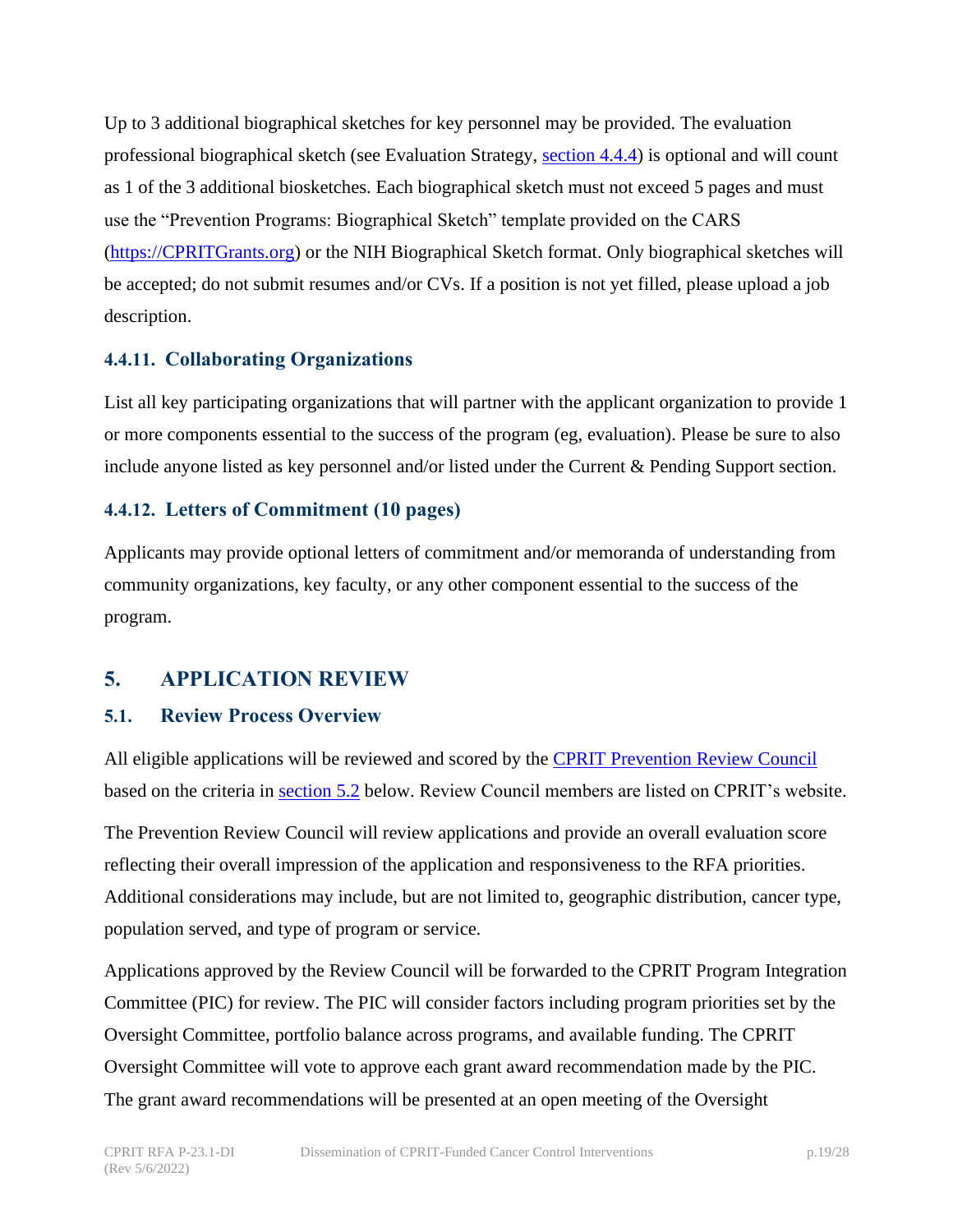Committee and must be approved by two-thirds of the Oversight Committee members present and eligible to vote. The review process is described more fully in CPRIT's Administrative Rules, [chapter 703, sections 703.6 through 703.8.](https://texreg.sos.state.tx.us/public/readtac$ext.ViewTAC?tac_view=4&ti=25&pt=11&ch=703&rl=Y)

Each stage of application review is conducted confidentially, and all CPRIT Prevention Review Council members, PIC members, CPRIT employees, and Oversight Committee members with access to grant application information are required to sign nondisclosure statements regarding the contents of the applications. All technological and scientific information included in the application is protected from public disclosure pursuant to Health and Safety Code §102.262(b).

Individuals directly involved with the review process operate under strict conflict-of-interest prohibitions. All CPRIT Peer Review Panel members and Review Council members are non-Texas residents.

# **By submitting a grant application, the applicant agrees and understands that the only basis for reconsideration of a grant application is limited to an undisclosed Conflict of Interest as set forth in CPRIT's Administrative Rules, [chapter 703, section 703.9.](https://texreg.sos.state.tx.us/public/readtac$ext.TacPage?sl=R&app=9&p_dir=&p_rloc=&p_tloc=&p_ploc=&pg=1&p_tac=&ti=25&pt=11&ch=703&rl=9)**

Communication regarding the substance of a pending application is prohibited between the grant applicant (or someone on the grant applicant's behalf) and the following individuals: an Oversight Committee member, a PIC member, a Review Panel member, or a Review Council member. Applicants should note that the CPRIT PIC comprises the CPRIT Chief Executive Officer, the Chief Scientific Officer, the Chief Prevention and Communications Officer, the Chief Product Development Officer, and the Commissioner of State Health Services. The prohibition on communication begins on the first day that grant applications for the particular grant mechanism are accepted by CPRIT and extends until the grant applicant receives notice regarding a final decision on the grant application. The prohibition on communication does not apply to the time period when preapplications or letters of interest are accepted. Intentional, serious, or frequent violations of this rule may result in the disqualification of the grant application from further consideration for a grant award.

#### <span id="page-19-0"></span>**5.2. Review Criteria**

The Prevention Review Council will review the applications based on the criteria below and will provide an overall evaluation score reflecting their overall impression of the application and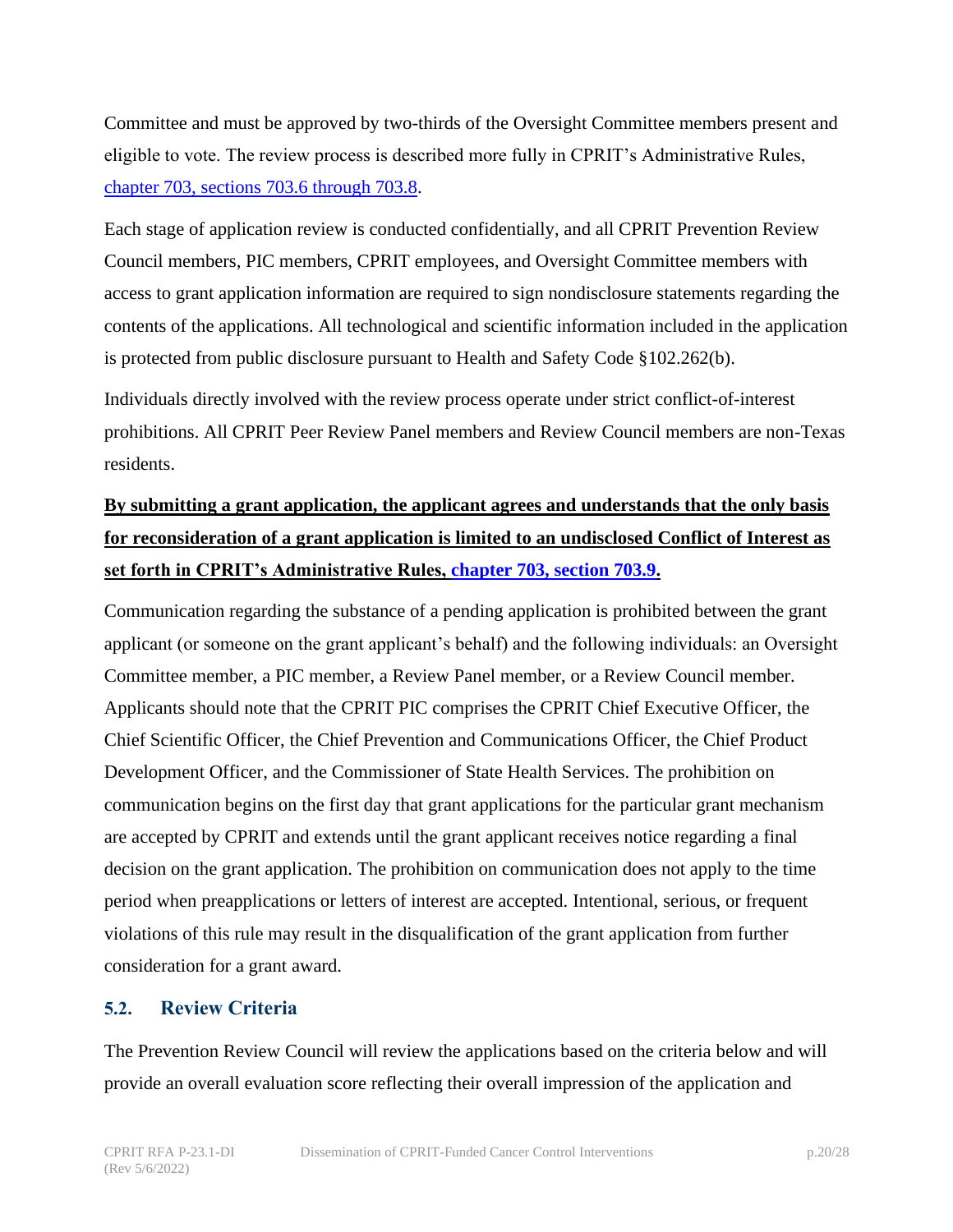responsiveness to the RFA priorities. Additional considerations may include, but are not limited to, geographic distribution, cancer type, population served, and type of program or service.

# <span id="page-20-0"></span>**5.2.1. Primary Evaluation Criteria**

#### **Impact**

- Does the applicant describe the project to be disseminated and how and why it lends itself to replication and scalability?
- Does the applicant outline the target metrics established for the CPRIT-funded project and describe the effectiveness of the intervention that is being proposed for replication/dissemination?
- Do the data (results) demonstrate success of the CPRIT-funded project and justify dissemination?
- Has the applicant convincingly demonstrated the short- and long-term impacts of the project?

#### **Project Strategy and Feasibility**

- Does the proposed project address the requirements of the RFA? Does it include a step-bystep implementation guide in Year 1?
- Are the overall project dissemination approach, strategy, and design clearly described and supported by established theory and practice and likely to result in successful dissemination and adoption? Are 2 or more active dissemination strategies described?
- Are the proposed objectives and activities feasible within the duration of the award?
- If the CPRIT-funded project is to be adapted for different populations and settings, are specific adaptations and evaluation strategies clearly outlined as a part of the project?
- Does the project identify and assist potential target audiences in preparing to implement the intervention and/or preparing to apply for grant funding?

#### **Evaluation**

- Are specific goals and measurable objectives for each year of the project provided?
- Are the proposed measures appropriate for the project?
- Does the application provide a clear and appropriate plan for data collection and interpretation of results to report against goals and objectives?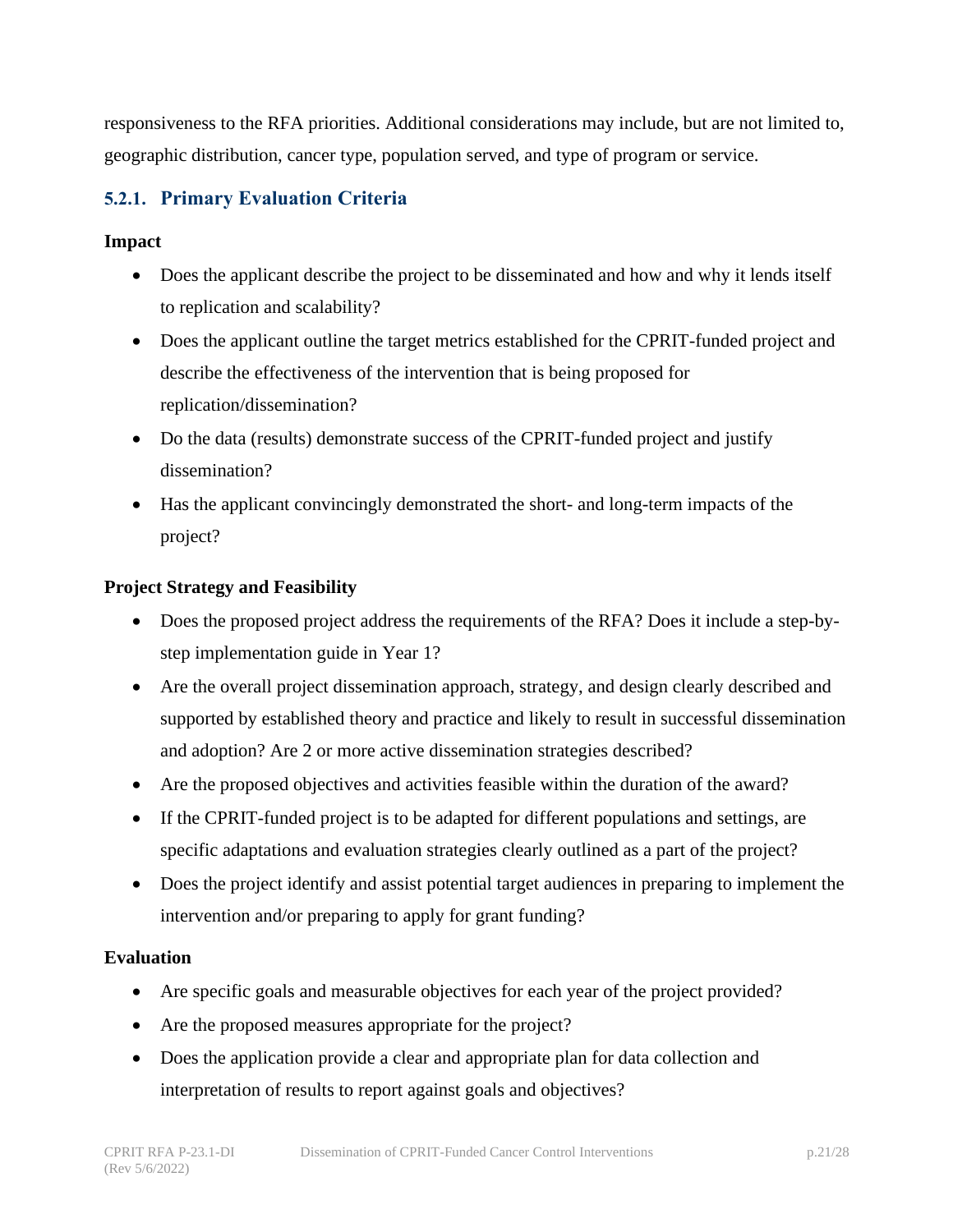#### **Organizational Qualifications and Capabilities**

- Do the organization and its collaborators/partners (if applicable) demonstrate the ability to deliver the proposed project?
- Are the appropriate personnel in place or have they been recruited to develop, evaluate, and complete the project?

# <span id="page-21-0"></span>**5.2.2. Secondary Evaluation Criteria**

#### **Budget**

- Is the budget appropriate and reasonable for the scope of the proposed work?
- Are all costs well justified?
- Is the project a good investment of Texas public funds?

# <span id="page-21-1"></span>**6. AWARD ADMINISTRATION**

Texas law requires that CPRIT grant awards be made by contract between the applicant and CPRIT. CPRIT grant awards are made to institutions or organizations, not to individuals. Award contract negotiation and execution will commence once the CPRIT Oversight Committee has approved an application for a grant award. CPRIT may require, as a condition of receiving a grant award, that the grant recipient use CPRIT's electronic Grant Management System to exchange, execute, and verify legally binding grant contract documents and grant award reports. Such use shall be in accordance with CPRIT's electronic signature policy as set forth in chapter 701, section [701.25.](https://texreg.sos.state.tx.us/public/readtac$ext.TacPage?sl=R&app=9&p_dir=&p_rloc=&p_tloc=&p_ploc=&pg=1&p_tac=&ti=25&pt=11&ch=701&rl=25)

Texas law specifies several components that must be addressed by the award contract, including needed compliance and assurance documentation, budgetary review, progress and fiscal monitoring, and terms relating to revenue sharing and intellectual property rights. These contract provisions are specified in CPRIT's [Administrative Rules.](https://www.cprit.texas.gov/about-us/statute-rules-and-grant-policies-guide/) Applicants are advised to review CPRIT's administrative rules related to contractual requirements associated with CPRIT grant awards and limitations related to the use of CPRIT grant awards as set forth in [chapter 703,](https://texreg.sos.state.tx.us/public/readtac$ext.ViewTAC?tac_view=4&ti=25&pt=11&ch=703&rl=Y)  [sections 703.10, 703.12.](https://texreg.sos.state.tx.us/public/readtac$ext.ViewTAC?tac_view=4&ti=25&pt=11&ch=703&rl=Y)

Prior to disbursement of grant award funds, the grant recipient organization must demonstrate that it has adopted and enforces a tobacco-free workplace policy consistent with the requirements set forth in CPRIT's Administrative Rules, [chapter 703, section 703.20.](https://texreg.sos.state.tx.us/public/readtac$ext.TacPage?sl=R&app=9&p_dir=&p_rloc=&p_tloc=&p_ploc=&pg=1&p_tac=&ti=25&pt=11&ch=703&rl=20)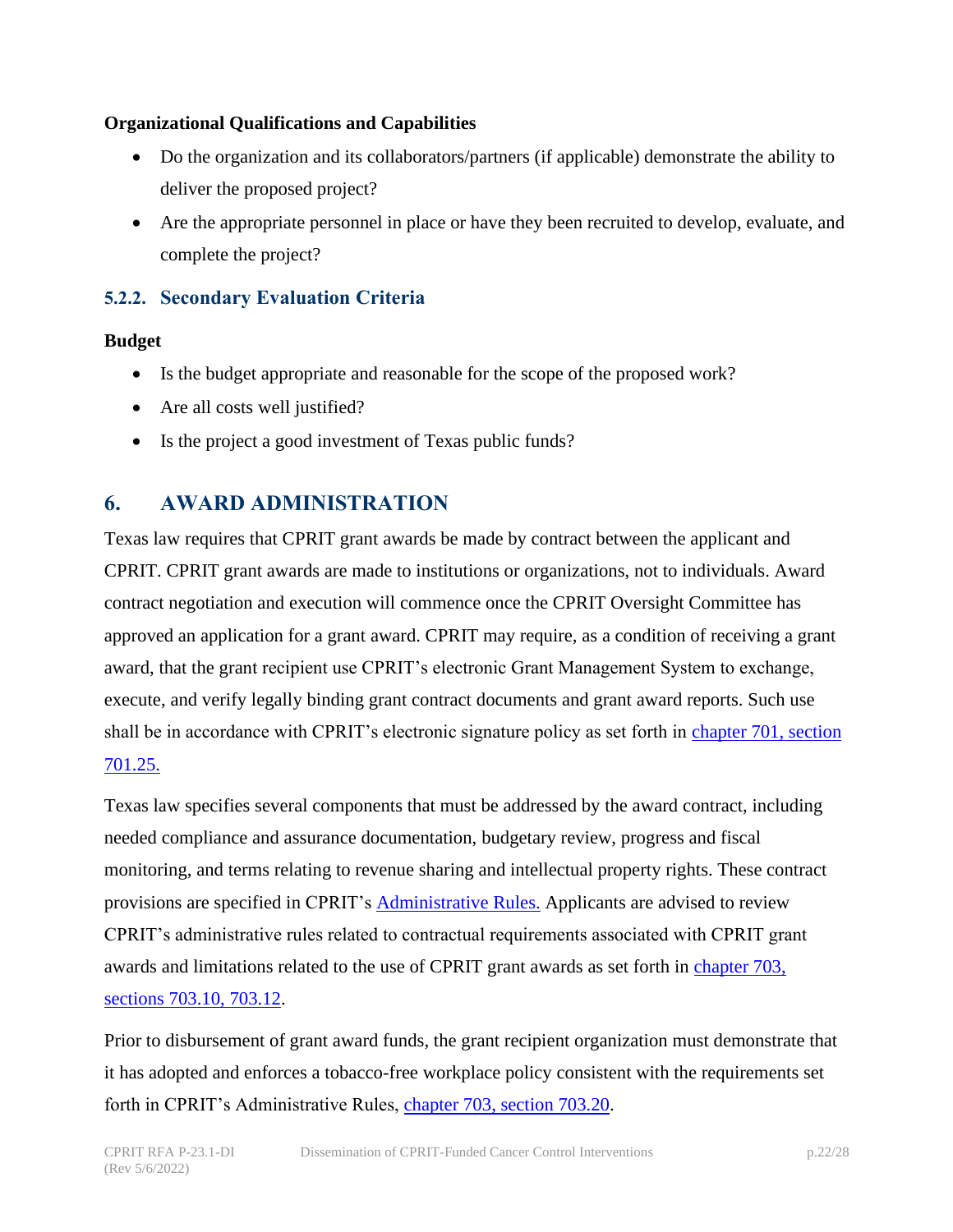CPRIT requires the PD of the award to submit quarterly, annual, and final progress reports. These reports summarize the progress made toward project goals and address plans for the upcoming year and performance during the previous year(s). In addition, quarterly fiscal reporting and reporting on selected metrics will be required per the instructions to award recipients. Continuation of funding is contingent upon the timely receipt of these reports. Failure to provide timely and complete reports may waive reimbursement of grant award costs and may result in the termination of the award contract.

# <span id="page-22-0"></span>**7. CONTACT INFORMATION**

#### <span id="page-22-1"></span>**7.1. Helpdesk**

Helpdesk support is available for questions regarding user registration and online submission of applications. Queries submitted via email will be answered within 1 business day. Helpdesk staff are not in a position to answer questions regarding the scope and focus of applications. Before contacting the helpdesk, please refer to the *Instructions for Applicants* document (posted on June 2, 2022), which provides a step-by-step guide to using CARS.

| <b>Hours of operation:</b> | Monday through Friday, 8 AM to 6 PM central time |
|----------------------------|--------------------------------------------------|
| Tel:                       | 866-941-7146                                     |
| <b>Email:</b>              | Help@CPRITGrants.org                             |

#### <span id="page-22-2"></span>**7.2. Program Questions**

Questions regarding the CPRIT Prevention program, including questions regarding this or any other funding opportunity, should be directed to the CPRIT Prevention Program Office.

| Tel:          | 512-305-8417         |
|---------------|----------------------|
| <b>Email:</b> | Help@CPRITGrants.org |
| Website:      | www.cprit.texas.gov  |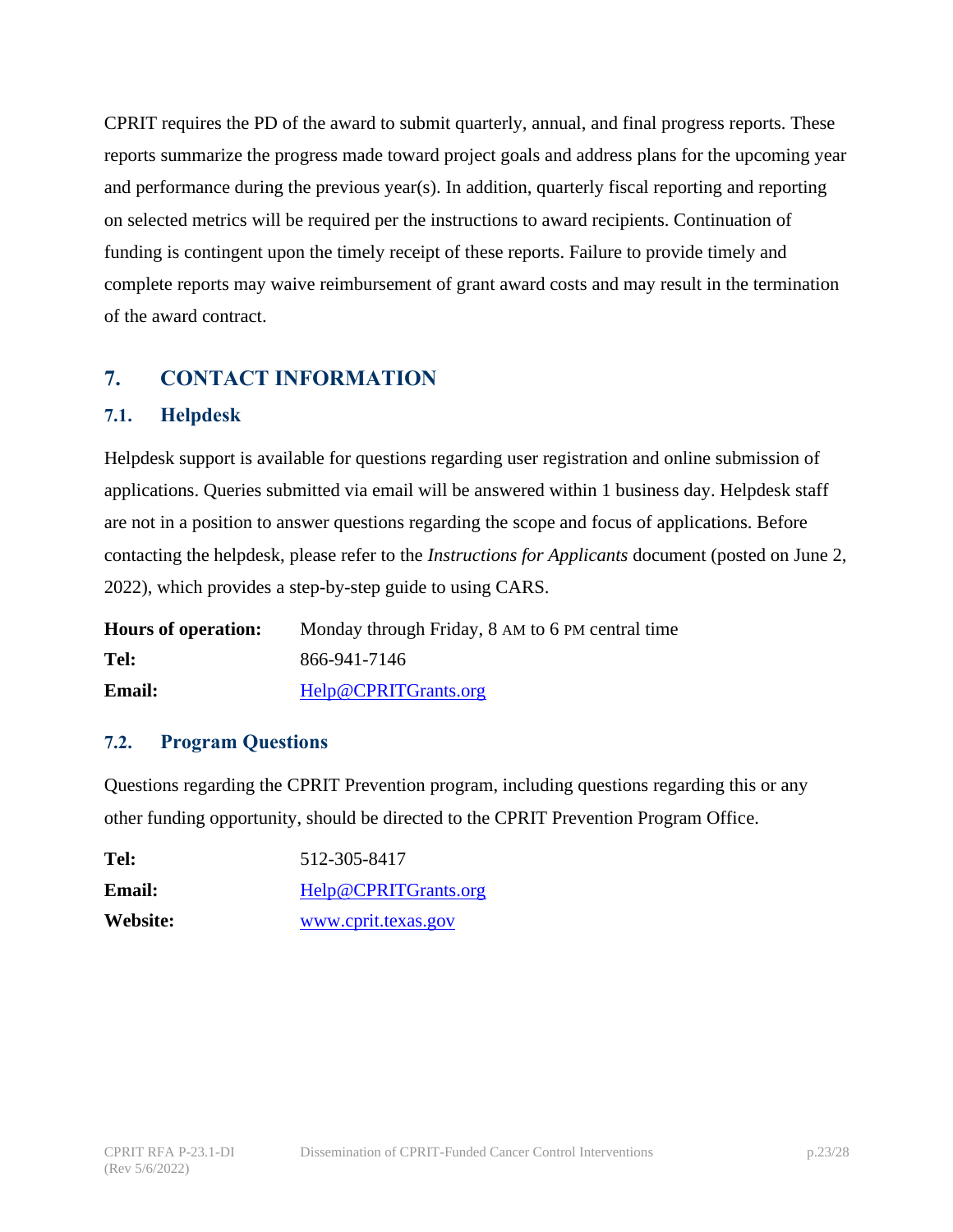# <span id="page-23-0"></span>**8. RESOURCES**

- The Texas Cancer Registry.<http://www.dshs.texas.gov/tcr> or contact the Texas Cancer Registry at the Department of State Health Services.
- The Community Guide. [http://www.thecommunityguide.org/](https://www.thecommunityguide.org/)
- Cancer Control P.L.A.N.E.T. <https://cancercontrol.cancer.gov/>
- Guide to Clinical Preventive Services: Recommendations of the U.S. Preventive Services Task Force. [http://www.ahrq.gov/professionals/clinicians-providers/guidelines](http://www.ahrq.gov/professionals/clinicians-providers/guidelines-recommendations/guide/)[recommendations/guide/](http://www.ahrq.gov/professionals/clinicians-providers/guidelines-recommendations/guide/)
- Centers for Disease Control and Prevention: The Program Sustainability Assessment Tool: A New Instrument for Public Health Programs [http://www.cdc.gov/pcd/issues/2014/13\\_0184.htm](http://www.cdc.gov/pcd/issues/2014/13_0184.htm)
- Centers for Disease Control and Prevention: Using the Program Sustainability Tool to Assess and Plan for Sustainability. [http://www.cdc.gov/pcd/issues/2014/13\\_0185.htm](http://www.cdc.gov/pcd/issues/2014/13_0185.htm)
- Cancer Prevention and Control Research Network: Putting Public Health Evidence in Action Training Workshop. <http://cpcrn.org/pub/evidence-in-action/>
- Slater MD, Kelly KJ, Thackeray R. Segmentation on a shoestring: health audience segmentation in limited-budget and local social marketing interventions. *Health Promot Pract.* 2006;7(2):170-173.
- Brownson RC, Eyler AA, Harris JK, Moore JB, Tabak RG. Getting the Word Out: New Approaches for Disseminating Public Health Science. *J Public Health Manag Pract.*  2018;24(2):102-111.

[https://journals.lww.com/jphmp/Fulltext/2018/03000/Getting\\_the\\_Word\\_Out\\_\\_\\_New\\_App](https://journals.lww.com/jphmp/Fulltext/2018/03000/Getting_the_Word_Out___New_Approaches_for.4.aspx) [roaches\\_for.4.aspx](https://journals.lww.com/jphmp/Fulltext/2018/03000/Getting_the_Word_Out___New_Approaches_for.4.aspx)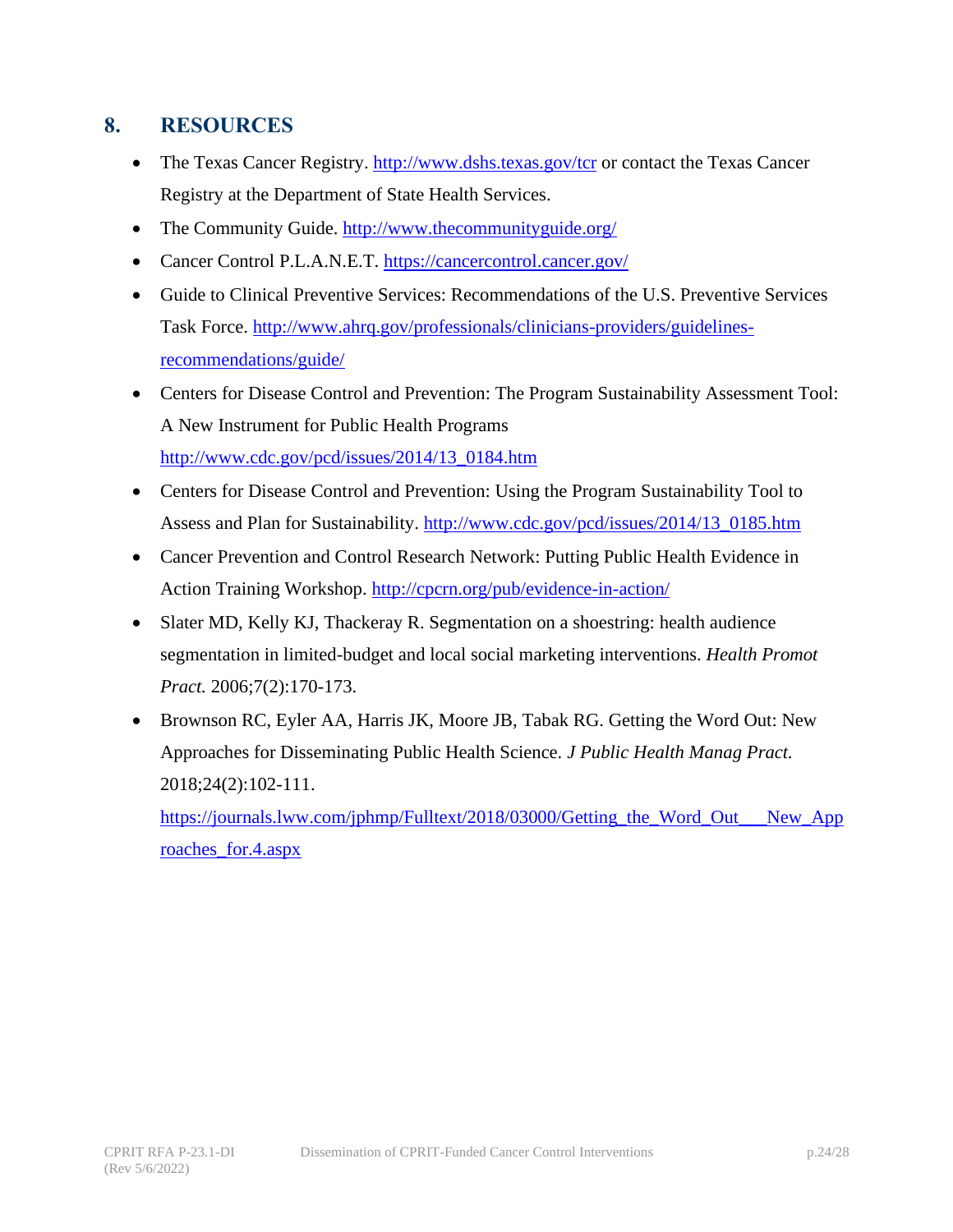# <span id="page-24-0"></span>**9. REFERENCES**

- 1. <http://www.cdc.gov/hpv/parents/questions-answers.html>
- 2. Texas Cancer Registry, Cancer Epidemiology and Surveillance Branch, Texas Department of State Health Services.<https://www.cancer-rates.info/tx/>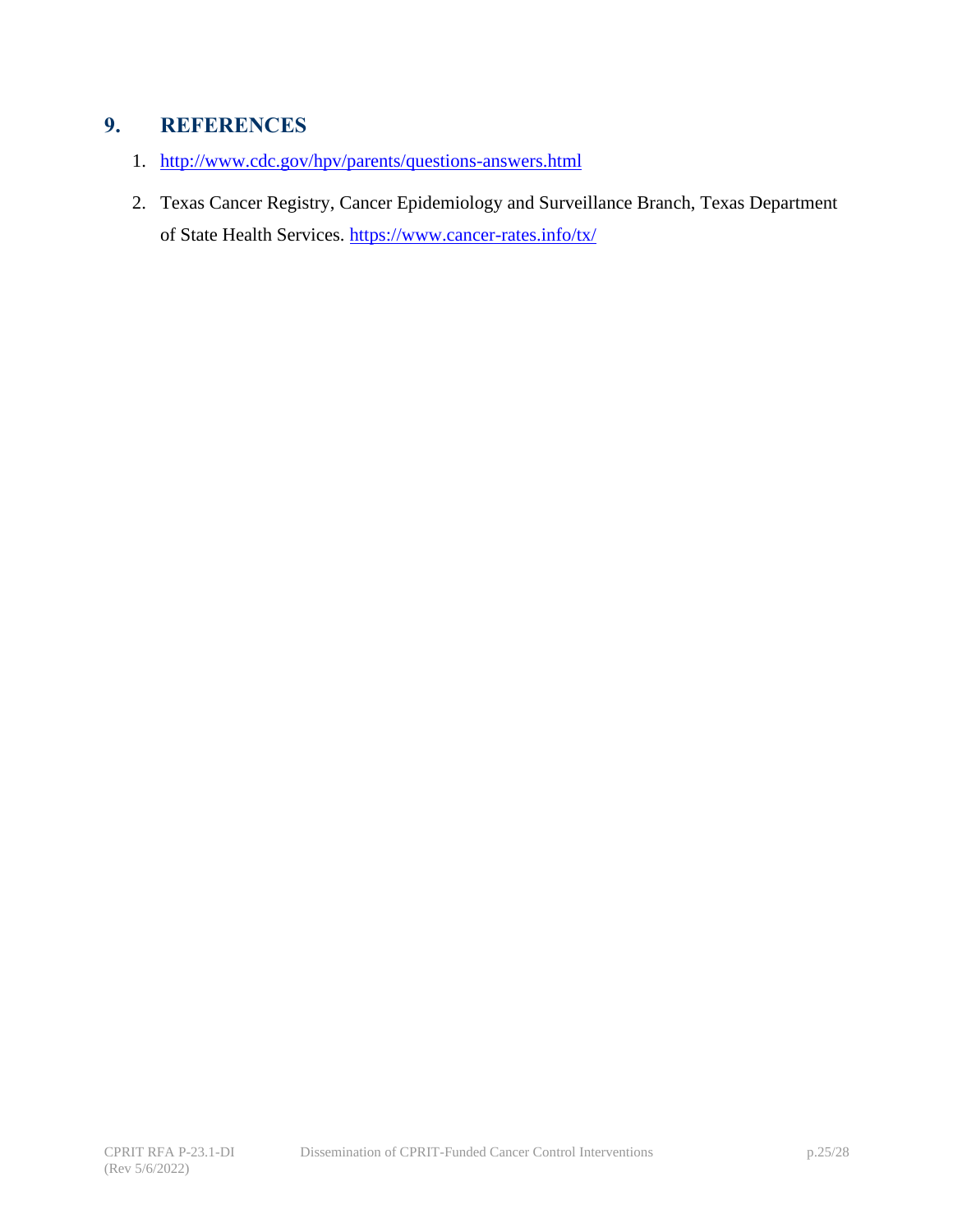# <span id="page-25-0"></span>**APPENDIX: WRITING GOALS AND OBJECTIVES**

List only major **outcome goals** and **measurable objectives** for each year of the project. **Do not include process objectives**; these should be described in the project plan only. Include the proposed metric within **both** the stated Objective and the Measure sections (eg, Measure: Number of lesson plans, handout and other materials posted online or delivered in person). The maximum number is 3 goals with 3 objectives each. Projects will be evaluated annually on progress toward **outcome** goals and objectives.

# **The following has been adapted with permission from Appalachia Community Cancer Network, NIH Grant U54 CA 153604:**

#### **Develop well-defined goals and objectives**

**Goals** provide a roadmap or plan for where a group wants to go. Goals can be long term (over several years) or short term (over several months). Goals should be based on needs of the community and evidence-based data.

Goals should be

- Believable situations or conditions that the group believes can be achieved
- Attainable possible within a designated time
- Tangible capable of being understood or realized
- On a timetable with a completion date
- Win-Win beneficial to individual members and the coalition

**Objectives** are measurable steps toward achieving the goal. They are clear statements of specific activities required to achieve the goal. The best objectives have several characteristics in  $common—S.M.A.R.T. + C$ :

- Specific they tell how much (number or percent), who (participants), what (action or activity), and by when (date)
	- o Example: 115 uninsured individuals age 50 and older will complete colorectal cancer screening by March 31, 2019.
- Measurable specific measures that can be collected, detected, or obtained to determine successful attainment of the objective
	- o Example: How many screened at an event? How many completed pre/post assessment?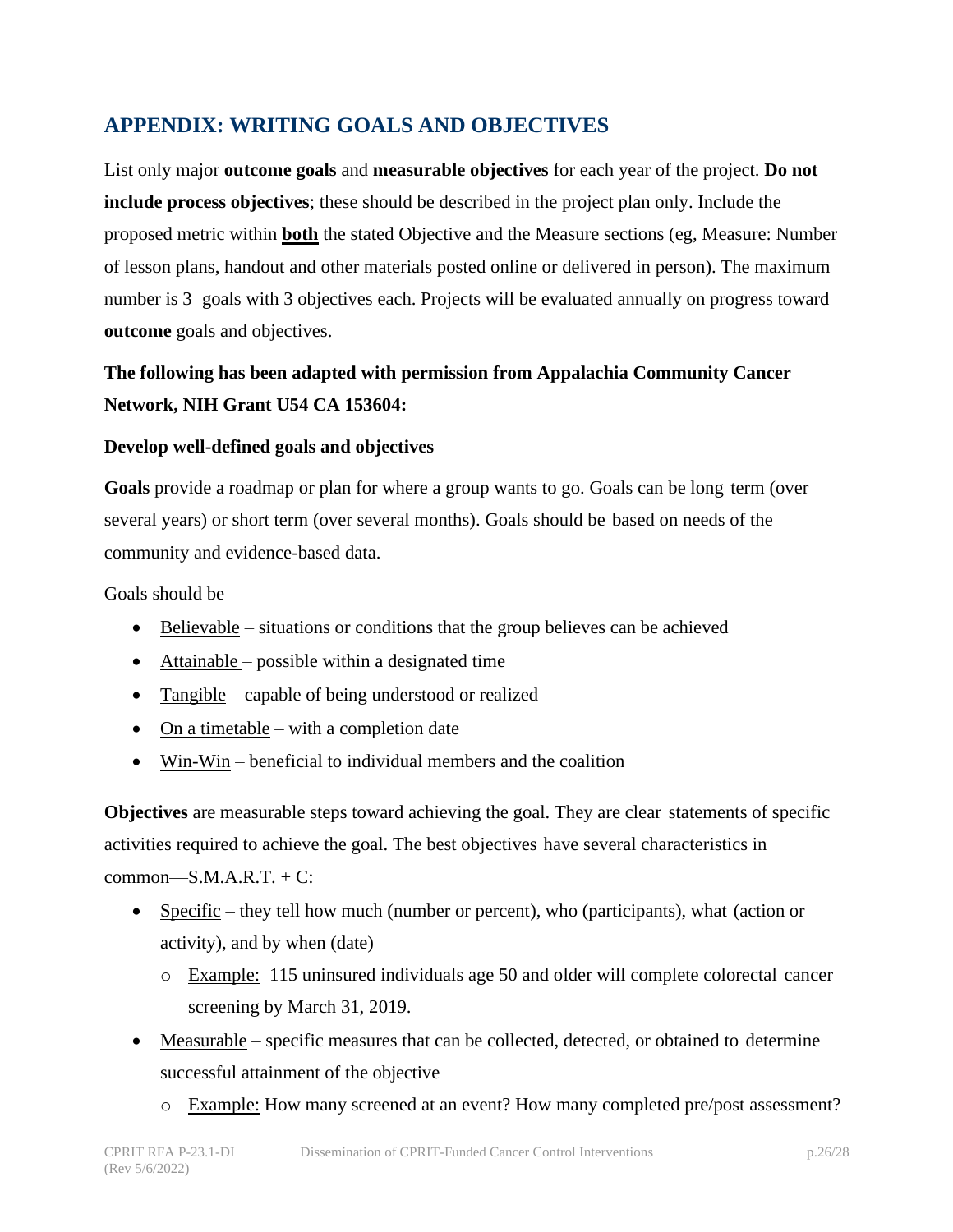- Achievable not only are the objectives themselves possible, it is likely that your organization will be able to accomplish them
- Relevant to the mission your organization has a clear understanding of how these objectives fit in with the overall vision and mission of the group
- Timed developing a timeline is important for when your task will be achieved
- Challenging objectives should stretch the group to aim on significant improvements that are important to members of the community

#### **Evaluate and refine your objectives**

Review your developed objectives and determine the type and level of each using the following information:

#### **There are 2 types of objectives:**

- Outcome objectives measure the "what" of a program; should be in the Goals and Objectives form (see [section 4.4.2\)](#page-14-3)
- Process objectives measure the "how" of a program; should be in the project plan (see [section 4.4.4\)](#page-15-1)

#### **There are 3 levels of objectives:**

- Community-level objectives measure the planned community change
- Program impact objectives measure the impact the program will have on a specific group of people
- Individual objectives measure participant changes resulting from a specific program, using these factors:
	- o Knowledge understanding (know screening guidelines; recall the number to call for screening)
	- o Attitudes feelings about something (will consider secondhand smoke dangerous; believe eating 5 or more fruits and vegetables is important)
	- o Skills the ability to do something (complete fecal occult blood test)
	- o Intentions regarding plan for future behavior (will agree to talk to the doctor, will plan to schedule a Pap test)
	- $\circ$  Behaviors (past or current) to act in a particular way (will exercise 30+ minutes a day, will have a mammogram)